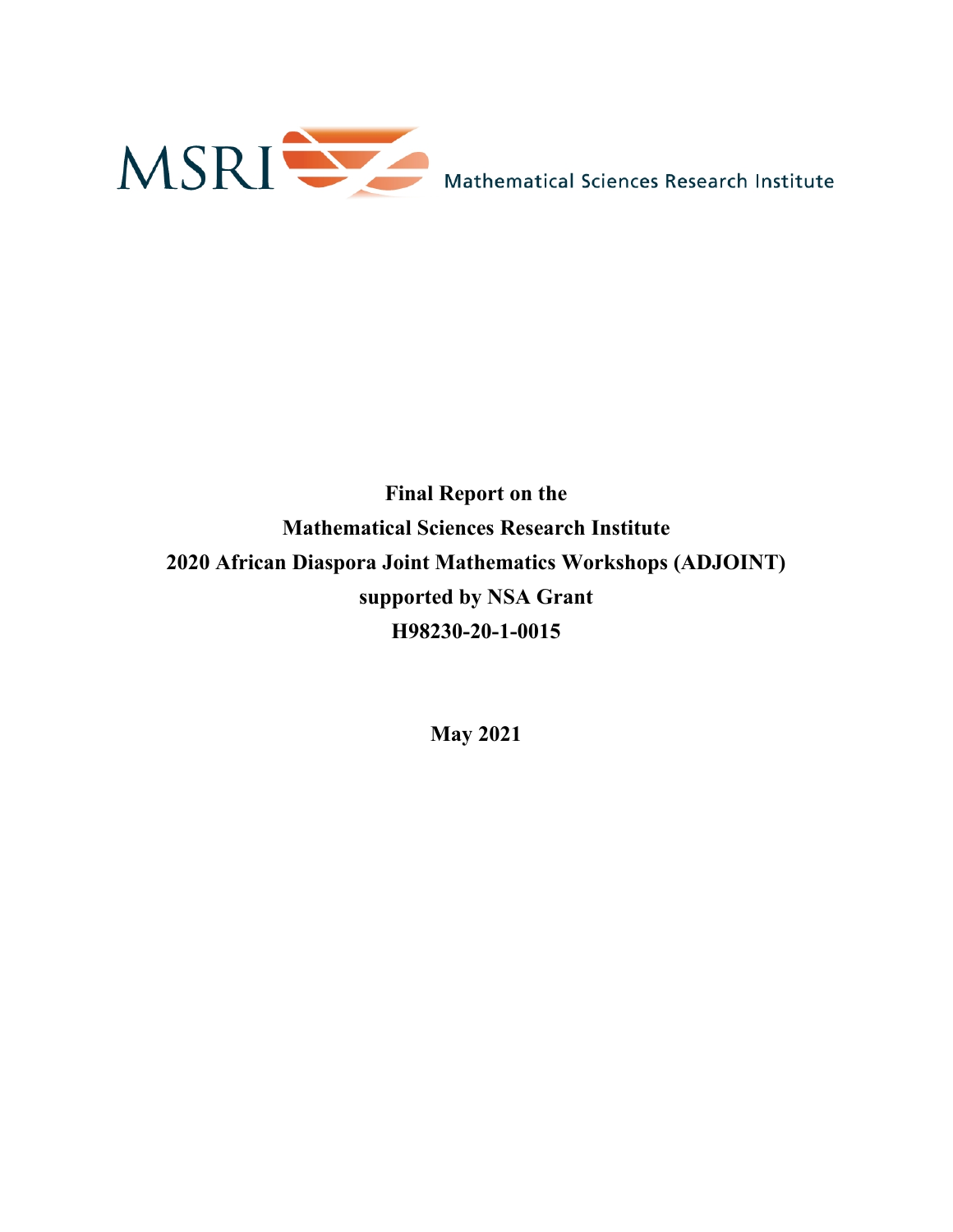# **Mathematical Sciences Research Institute 2020 African Diaspora Joint Mathematics Workshop (ADJOINT) Report**

The **African Diaspora Joint Mathematics Workshop (ADJOINT)** is a two-week summer activity designed to provide opportunities for in-person research collaboration to U.S. mathematicians, especially those from the African Diaspora, who work in small groups with research leaders on various research projects. The program includes professional development activities and ongoing support for the groups to continue their research collaborations beyond the summer through periodic virtual meetings with collaborators.

Through this program, MSRI aims to establish and promote research communities that will foster and strengthen research productivity and career development among its participants. The ADJOINT workshops are designed to catalyze research collaborations, increase the visibility of its researchers by facilitating their participation in and organization of conferences and to develop a sense of community among the participating mathematicians. This program will enhance the mathematical sciences and its community by positively affecting the research and careers of African-American mathematicians.

In 2020, because of the COVID-19 pandemic, ADJOINT's 2 week summer activities took place virtually from June 15 to 25, 2020. Below is a summary of the program's structure, participants, impact, evaluations, and recommendations for the program.

#### **Structure and Participants:**

The ADJOINT 2020 program took place virtually (due to the COVID-19 pandemic) from June 15 to 26 during the summer of 2020. A total of 22 researchers (including five Research Leaders) participated in one of the five working groups. The groups were comprised of mathematicians, predominantly of African descent, at various career stages, and the five Research Leaders, accomplished and renowned researchers in their respective fields, were also predominantly of African descent. The 2020 ADJOINT Research Leaders included Tepper Gill (Howard University), Abba Gumel (Arizona State University), Ryan Hynd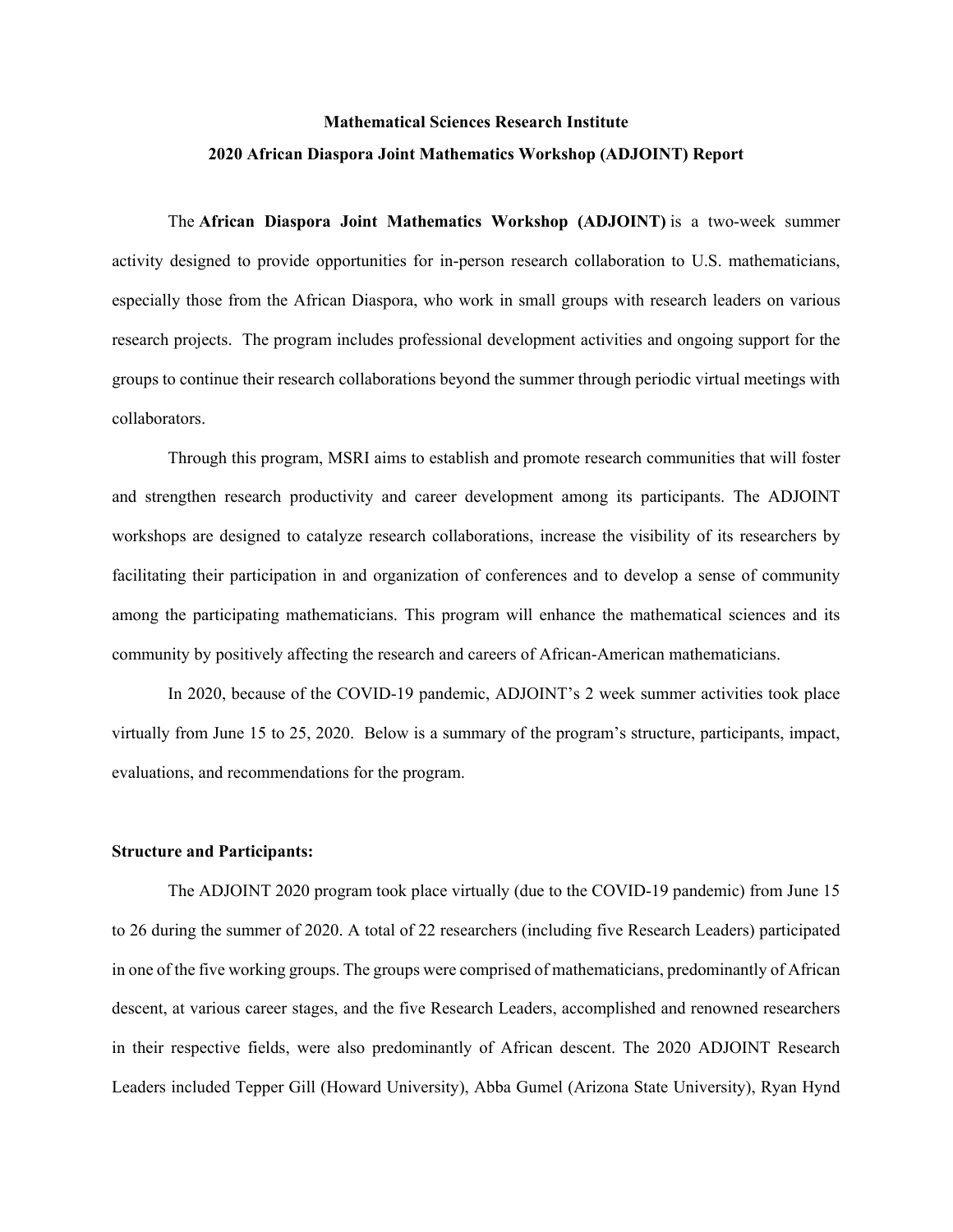(University of Pennsylvania), Bonita V. Saunders (National Institute of Standards and Technology), and Craig Sutton (Dartmouth College). Their research projects were in the areas of mathematical physics, mathematical biology, analysis and PDEs, statistics, and differential geometry. See Table 2 for a complete list of research groups and participants.

Each participant completed a pre-program survey to assess their level of research activity coming into the program and what they hoped to gain from their participation. Also, each participant, research leader and the on-site leader was provided with an iPad equipped with applications and software to support the technical needs of each research team and facilitate collaboration from remote locations. In advance of the program, each research team received a training session with one of the members of the MSRI IT staff to introduce the iPad's capabilities.

The two week program was structured around synchronous research collaboration time for the five research groups. The program began with a synchronous opening session with all participants, where MSRI leadership, ADJOINT directors and MSRI support staff were also present. At this time, all participants and research leaders were introduced and the program schedule was outlined. From there, participants began working in their individual research groups, with a dedicated Zoom link for each research team, for the remainder of the program. Accounting for the fact that participants' time spanned different time zones, at least six hours per day of the program was reserved for participants to be working synchronously within their individual research groups with their research leader. During the first week, time was reserved in the morning for research leaders to present to their groups, whereas the remainder of the day was expected to consist of more collaborative work. The schedule included a shared lunch break where participants were encouraged to join the large group to socialize and network with other participants on various topics of conversation. The schedule also included three professional development workshops on grant-writing, tenure and promotion and leadership/marketability. The workshops were structured as panel discussions with invited speakers (including both external guests and some program participants with expertise in the topic) providing guidance, advice and mentoring to the participants. Finally, on each Friday of the two week program, all five research teams gave 15--20 presentations on the progress of their research.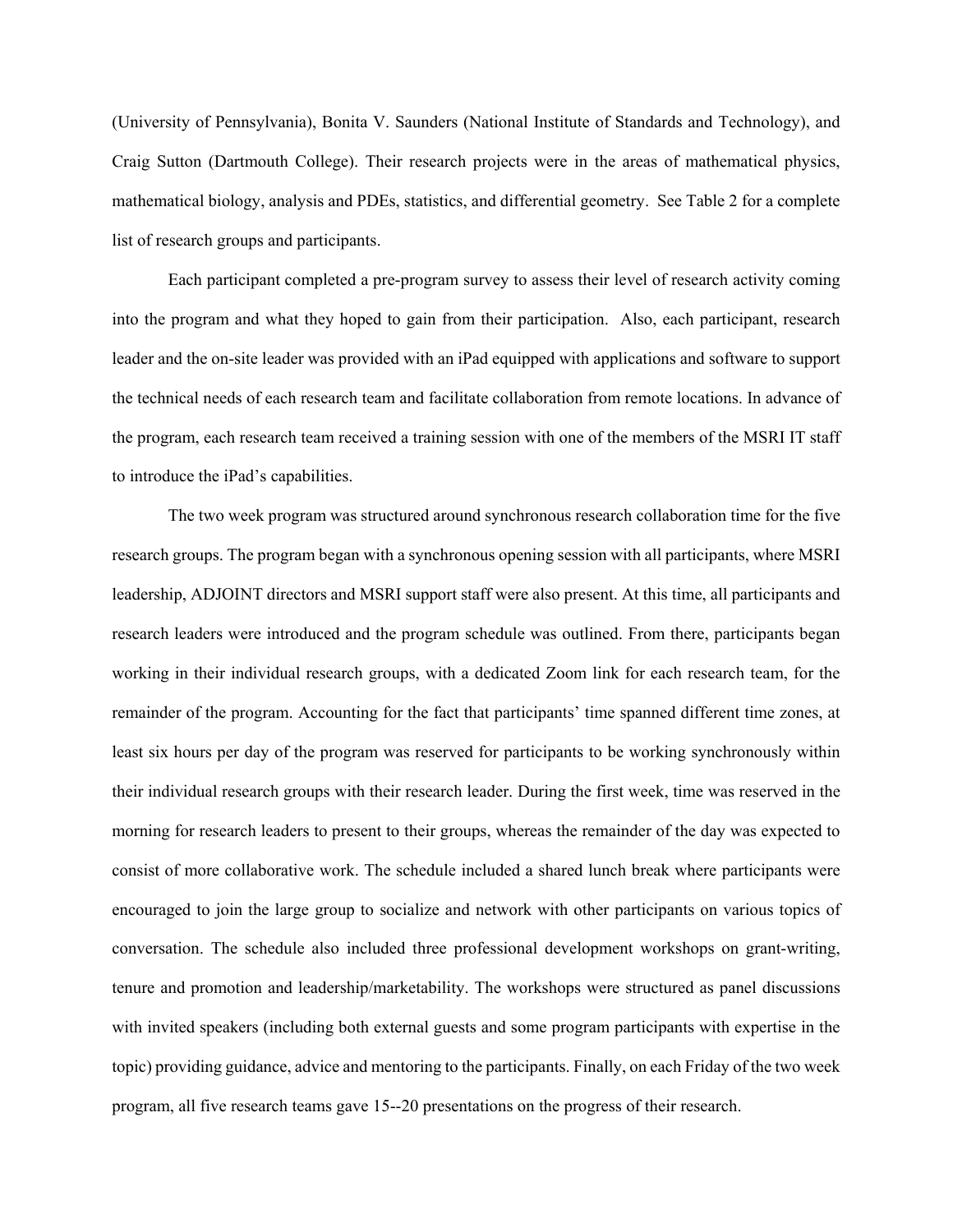| <b>Research Topic</b>          | Participants                    | <b>Institution</b>                         |
|--------------------------------|---------------------------------|--------------------------------------------|
| Analysis, PDEs, and            | Tepper Gill (Leader)            | Howard University                          |
| <b>Mathematical Physics</b>    | Eddy Kwessi                     | <b>Trinity University</b>                  |
|                                | Douglas Mupasiri                | University of Northern Iowa                |
|                                | <b>Timothy Myers</b>            | Howard University                          |
| Mathematics of the             | Abba Gumel (Leader)             | Arizona State University                   |
| <b>Transmission Dynamics</b>   | Kamal Barley                    | <b>Stony Brook University</b>              |
| and Control of the 2019        | Keisha Cook                     | <b>Tulane University</b>                   |
| Novel Coronavirus              | <b>Sherry Scott</b>             | Milwaukee School of Engineering            |
|                                | Lawrence Udeigwe                | Manhattan College                          |
|                                | Talitha Washington              | Howard University /<br>National<br>Science |
|                                |                                 | Foundation                                 |
| Hamilton-Jacobi                | Ryan Hynd (Leader)              | University of Pennsylvania                 |
| equations in high              | Romeo Awi                       | Hampton University                         |
| dimensions                     | Dennis Ikpe                     | Michigan State University                  |
|                                | Henok Mawi                      | Howard University                          |
|                                | <b>Terrance Pendleton</b>       | Drake University                           |
| <b>Validated Numerical</b>     | Bonita<br>V.<br><b>Saunders</b> | National Institute of Standards and        |
| Computations of                | (Leader)                        | Technology                                 |
| <b>Mathematical Functions</b>  | Rachel Vincent-Finley           | Southern University and A&M College        |
|                                | Sean Brooks                     | Coppin State University                    |
|                                | Ron Buckmire                    | Occidental College                         |
| <b>Explorations in Inverse</b> | Craig Sutton (Leader)           | Dartmouth College                          |
| <b>Spectral Geometry</b>       | Lotfi Hermi                     | Florida International University           |
|                                | Donald King                     | Dartmouth College                          |

**Table 2: List of Research Groups from the 2020 ADJOINT program**

#### **Short and Long-term Impacts on the Participants:**

The impact of ADJOINT 2020 on participants is reflected positively in the post-program evaluations, which suggest that participants' overall were very satisfied with their research experience, the guidance of their research leader, their interactions with other participants and the support of the program staff. In terms of short-term impacts, participants met a diverse group of African-American researchers and professionals in the mathematical sciences. Each research group presented twice to the large group on the progress of their research so that participants became familiar with all the research teams and leaders and their areas of interest and expertise. This encouraged participants to interact with each other across research groups and make potential research connections with other research teams. The professional development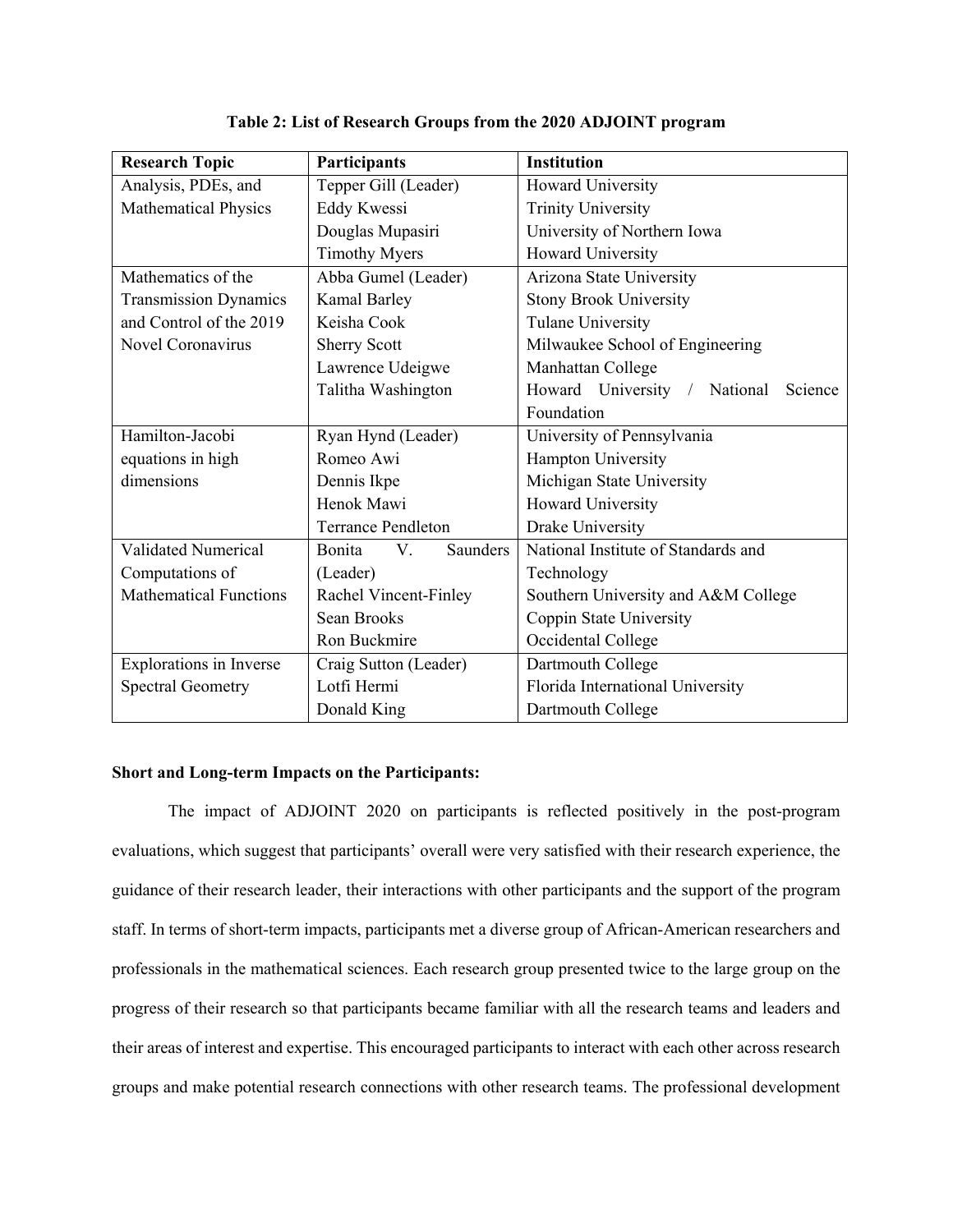workshops provided another venue for participants to network with other professionals who can provide support and guidance on their present and future career trajectories. One particularly fortunate impact that resulted from the virtual nature of the program was that participants became practiced in new technologies for remote collaboration and communication in the mathematical sciences. Their technology experience will further support the expectation for continued collaboration after the conclusion of the program. In terms of long-term impacts, program participants are now part of a larger network of African-American researchers, despite the fact that many will return after the program to institutions where they may feel isolated or part of a very small minority. The continued research collaboration beyond the program will provide long-term engagement with this wider community of African-American researchers and future opportunities to be featured in venues beyond the ADJOINT program.

# **Continued Collaboration, Research and Career Development Activities after the Initial 2 Week Summer Activities:**

Since the two-week summer workshop, there have been two subsequent program events designed to increase visibility and productivity of program participants. First, the ADJOINT program planned two research seminars to be hosted at MSRI. The first seminar was held at the end of the fall semester [\(December](https://www.msri.org/seminars/25508)  [9, 2020\)](https://www.msri.org/seminars/25508) and the second is scheduled for the end of the spring semester [\(April 27, 2021\)](https://www.msri.org/seminars/25966). These seminar events are designed to feature 2020 program participants as the guest speakers and include a social hour before each lecture. Again due to the ongoing COVID-19 pandemic, these seminar events were designed to be held virtually on Zoom. The fall seminar featured Dr. Sherry Scott as the guest speaker and the spring seminar will feature Drs. Rachel Vincent-Finley and Sean Brooks in a joint talk. The turnout for the fall seminar was high and the event was well-received by the participants. In fact, many participants stayed beyond the scheduled time in order to socialize and interact further. The turnout for the fall seminar indicates that the research community established in the summer of 2020 continues to grow. We are hoping for a high turnout for the spring seminar as well. Second, the ADJOINT program directors organized a special session at the 2021 Joint Mathematics Meeting. The special session featured 13 speakers, all of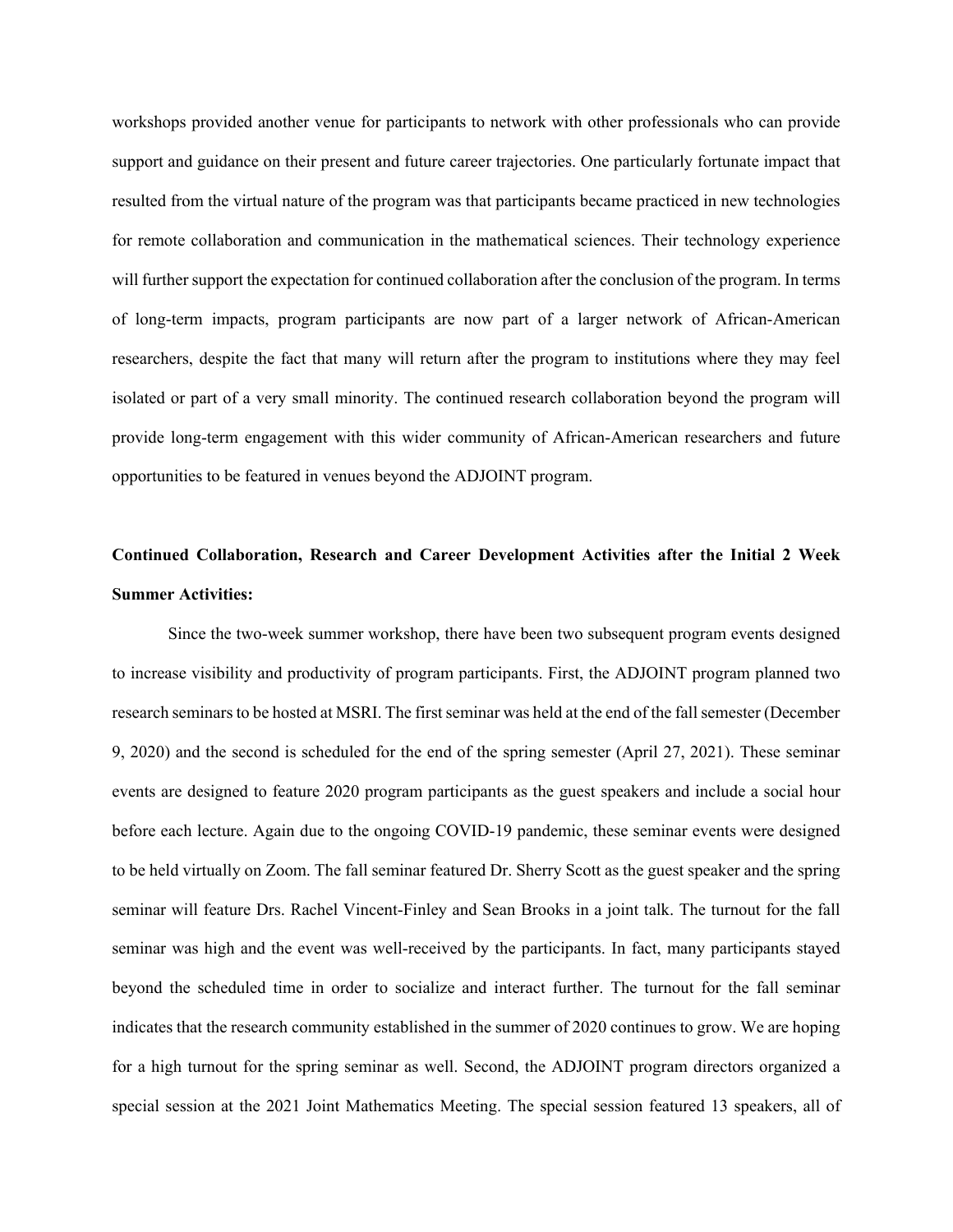whom were 2019 or 2020 program participants or research leaders. The list of speakers in the ADJOINT special session at JMM can be found at:

https://www.jointmathematicsmeetings.org/meetings/national/jmm2021/2247 program ss84.html#title. We have also proposed a four-hour special session for ADJOINT at the 2022 Joint Mathematics Meeting.

#### **Publications:**

At the time of this report, four manuscripts from 2020 ADJOINT researchers have been submitted for publication and a fifth one has been published. The manuscript titles are listed below:

Submitted for Publication:

- 1. "On the Equivalence Between Weak BMO Spaces and the Space of Derivatives of the Zygmund Class," Eddy Kwessi.
- 2. "Two Critical Times for the SIR model," Ryan Hynd, Dennis Ikpe, Terrance Pendleton.
- 3. "Continuous Time Approximation of Nash Equilibria," Ryan Hynd, Romeo Awi, Henok Mawi.
- 4. "An Eradication Time Problem for the SIR model," Ryan Hynd, Dennis Ikpe, Terrance Pendleton.

#### Published:

1. "Postlockdown Dynamics of COVID-19 in New York, Florida, Arizona, and Wisconsin," Keisha Cook, Sherry E. Scott, Kamal Barley.

#### **Impact on Research Leaders and Directors:**

The impact of the program on the research leaders is reflected positively in post-program evaluations and activities. Four of the five research leaders rated the program as "very helpful" or "extremely helpful" in improving their connection to the community of African American mathematical research scientists. Four of the five also reported the research experience at ADJOINT "very likely" or "extremely likely" to develop into a publication.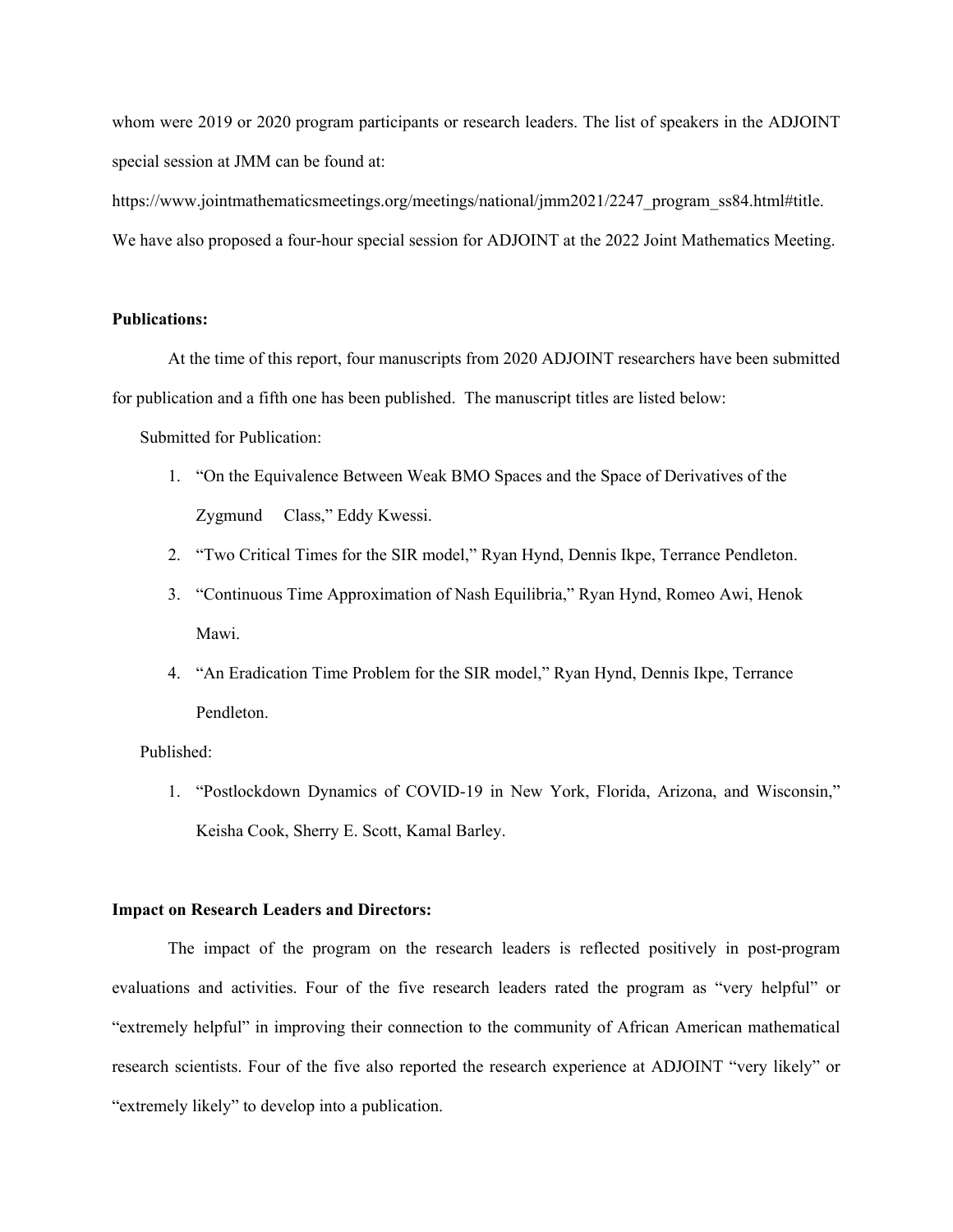The leadership and research expertise of the research leaders also impacted other participants through their group's research presentations. Some research leaders even reported that they would be "very likely" to initiate research collaborations with participants outside of their group.

Overall, the research leaders have been very supportive and generous to the ADJOINT program by offering their time, expertise and experience when called upon, well beyond the two-week workshop. For instance, the research leaders provided feedback to the program to inform the planning of the ADJOINT seminar in December and the JMM special session in January, and they attended a meeting in April with the four 2021 Research Leaders and 2021 on-site director where they spoke very highly of the program and enthusiastically provided guidance and advice for the benefit of 2021 summer workshop.

The research leaders have also been instrumental in providing the ADJOINT directors with guidance about support for their research teams, but moreover, their participation in the program as a research leader is expected to be a positive addition to their professional leadership record and experience. As an example, after MSRI became aware of Dr. Abba Gumel's research, as a result of the ADJOINT 2020 program, Dr. Gumel was asked to join the Organizing committee for MSRI's Hot Topic workshop on Mathematical Models for Prediction and Control of Epidemics. Given the high sensitivity of this subject during the COVID 19 pandemic, the workshop was extremely well attended. More than 500 mathematical and statistical scientists listened to talks given by world experts. Dr. Gumel's talk was very well received and the large audience provided him with an exceptional audience. Subsequently, Dr. Gumel gave an invited Current Events talk at the 2021 Joint Mathematics Meetings. Other ADJOINT research leaders have also been featured prominently in national meetings since the summer 2020 program: Dr. Ryan Hynd gave an AMS Invited Address at the 2021 Joint Mathematics Meetings, Dr. Tepper Gill gave an invited talk at the AMS-NAM Joint Special Session on Celebrating the Mathematical Legacy of Dr. James A. Donaldson at the 2021 Joint Mathematics Meeting, and Dr. Bonita Saunders will give the AWM-MAA Etta Zuber Falconer Lecture at the 2021 MAA MATHFEST. These examples demonstrate the importance of visibility for researchers in the mathematical sciences overall, but particularly for those from underrepresented groups.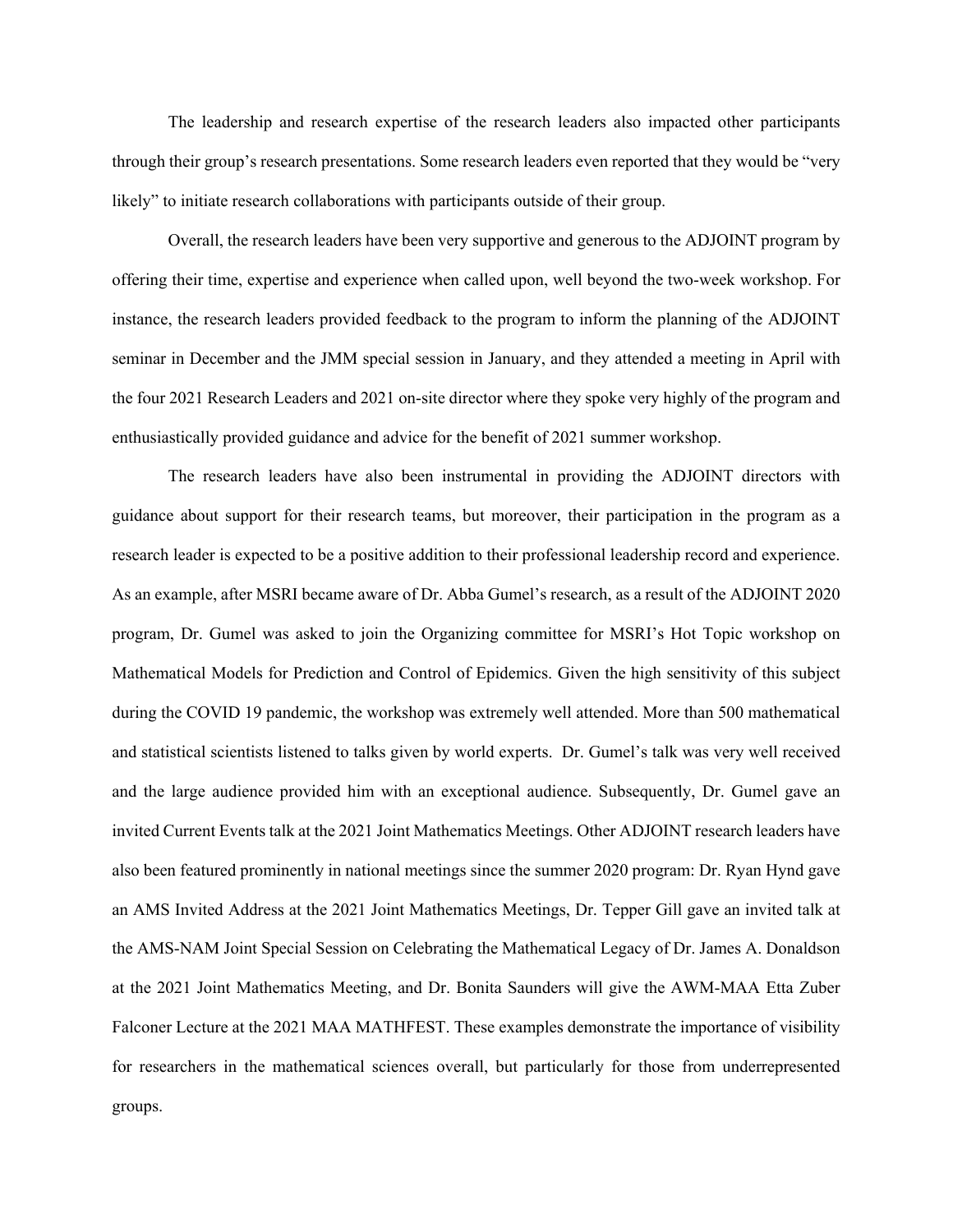Finally, the increased visibility applies not only to the Research Leaders but also to the ADJOINT Program Directors. By interacting frequently with the MSRI directors and staff, the program directors have broadened their network within the mathematical community as well and this increased visibility may facilitate opportunities to serve as potential collaborators, leaders and organizers for other programs, organizations or committees.

#### **Cross-Program Interactions and Mentoring - ADJOINT and MSRI-UP:**

During the summer 2020 ADJOINT workshop, participants were invited to a meet and greet with MSRI-UP program. The meet and greet, coordinated by the MSRI-UP and ADJOINT on-site directors Dr. Duane Cooper and Dr. Naiomi Cameron, took place on the last day of the ADJOINT program (June 26, 2020). All of the MSRI-UP students and several of the ADJOINT participants and research leaders attended this meet and greet. The ADJOINT participants each introduced themselves to the students and spoke briefly about the research projects. In addition, the ADJOINT participants were able to share a bit about their personal journeys, professional activities and share some professional advice and/or opportunities with students. The MSRI-UP students were able to further interact with the ADJOINT Research Leaders and participants who were present during an informal Q&A session.

#### **Research Group Reports:**

Each research leader was requested to provide a 1--2 page written report of the two week program experience by July 26, 2020. The report was expected to summarize the research experience during the two week program as well as outline the goals and plans for the research collaboration going forward. Research leaders were encouraged to indicate in the report any plans for maintaining the group's communication, any anticipated outcomes, such as conference presentations, publications, grant proposals, etc., or any requests for additional support. The reports will be used to inform the follow up communication with research groups regarding their progress.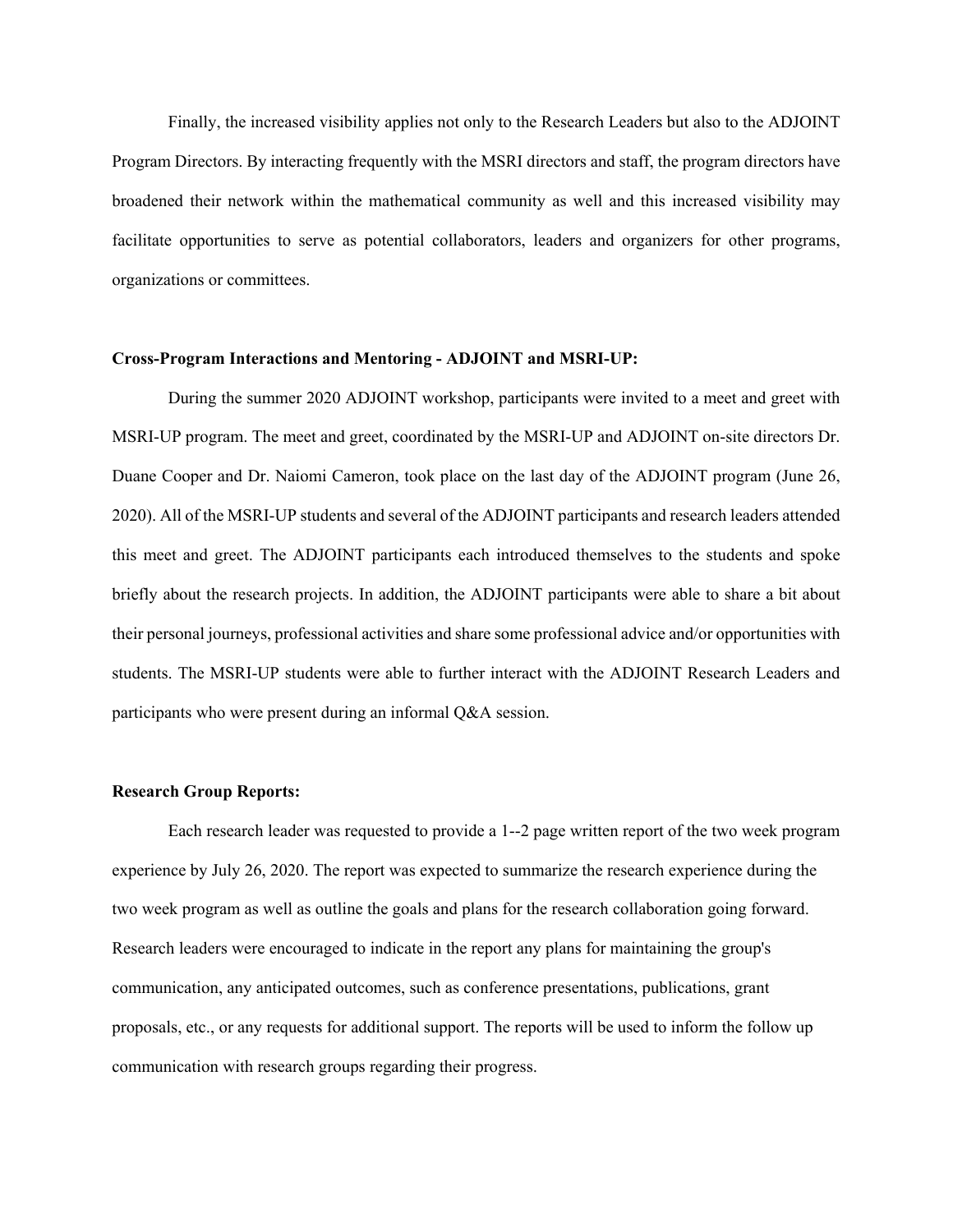We received full reports from four of the five research leaders in the 2020 program. One report is outstanding. See Appendix I for the 2020 ADJOINT Research Teams' reports. While the reports we received from the 2020 research leaders were informative and helpful, there was some variation in the format, scope and detail of the reports. Hence, for the summer 2021 program, we intend to implement a template and provide more guidelines for the report. The information gathered from the reports will be used as a starting point to track the progress of each research group over time.

#### **Summary of Exit Surveys & Evaluation:**

Participants of both the 2019 (pilot) and 2020 MSRI ADJOINT workshops were asked to complete an exit survey of their experience at the end of the on-site program. The 2020 ADJOINT group completed a pre-survey as well. After the 2020 workshop, we retained a consultant, Karen Peterman Consulting, Co., to conduct interviews with past program participants and to provide a follow-up assessment report based on the interviews with 2019 and 2020 cohorts and an analysis of the pre/post-surveys.

The exit surveys collected from the ADJOINT 2020 program were very positive. About 94% of ADJOINT participants reported that the program has been or will be helpful in achieving in increasing their long-term research output (papers, presentations, etc.), improving their professional network and initiating or strengthening connections within the African American mathematical sciences community. About 88% of program participants reported that ADJOINT has been or will be helpful in collaborating with people whom they would not otherwise have access to, and 82% said the program has or will be helpful in learning a new research area. These responses are in alignment with the goals and objectives of the program.

While the overwhelming majority of the feedback on the effectiveness of the research groups was positive, there was some indication from the surveys that one of the research groups was not as robust as the other four. Though the surveys were intentionally anonymous, it is clear that one research leader rated the likelihood of outcomes such as publications and conference presentations slightly lower than the other four. We suspected that this difference may have been related to the research group with the smallest size and, perhaps consequently, the largest variance in degree of expertise in the subject area. This is something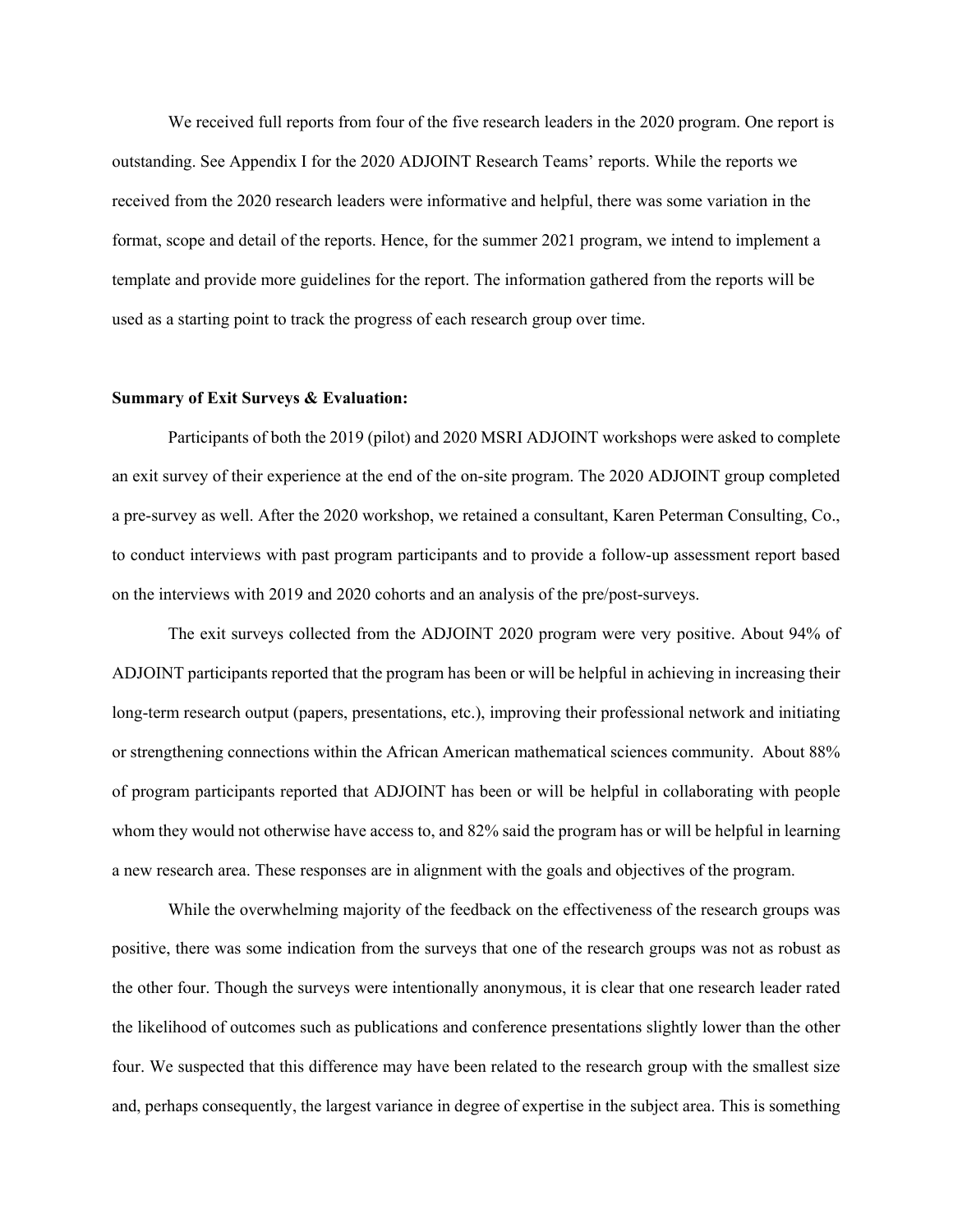we kept in mind as we went through the selection and matching process for applicants and research leaders for the 2021 and 2022 programs, as well as through our communication and guidance to potential participants. For a variety of reasons, for the 2021 program, we settled on four research groups. One result of having four research groups in 2021 (versus five in 2020) is that the research teams will be more balanced in size. We will continue to monitor group size as a potential factor in the effectiveness of the group collaboration.

Here is a sample of some of the positive comments provided by participants in their surveys.

- *I had an excellent time! And we are still meeting as a group even after the workshop ended. I expect that our group will continue on...thank you!*
- *The fact that we could communicate with each other freely without fear of being judged. Our relationships were completely free of the racial undertones that characterize every aspect of what we do in our workplaces. This I think is one of the factors that made the last two weeks so much more productive.*
- *The aspects of the relationships with colleagues that are most beneficial to me include (1) learning about the paths that colleagues have taken; (2) learning about the participation of colleagues outside of academia; (3) learning about how others have navigated their professional journey; (4) gaining insight and advise concerning my next steps; (5) learning about outreach and teaching initiatives have been implemented at other institutions.*
- *This is an [extremely] program, and MSRI is ahead of the curve, when it comes to the politics of science, and can push matters in the right direction, nationally and internationally.*
- *This is a much needed and timely program. If we have learned anything at all in the last few weeks it is that the uneven distribution of opportunities among races is a big problem. Math is one of the most segregated fields of study. That has to change and African American mathematics researchers can play a role in making that change.*

While many of the comments on the 2020 post-survey were positive, we realize that it is important to have a thoughtful retrospective analysis in order to design the most useful, proactive and sustainable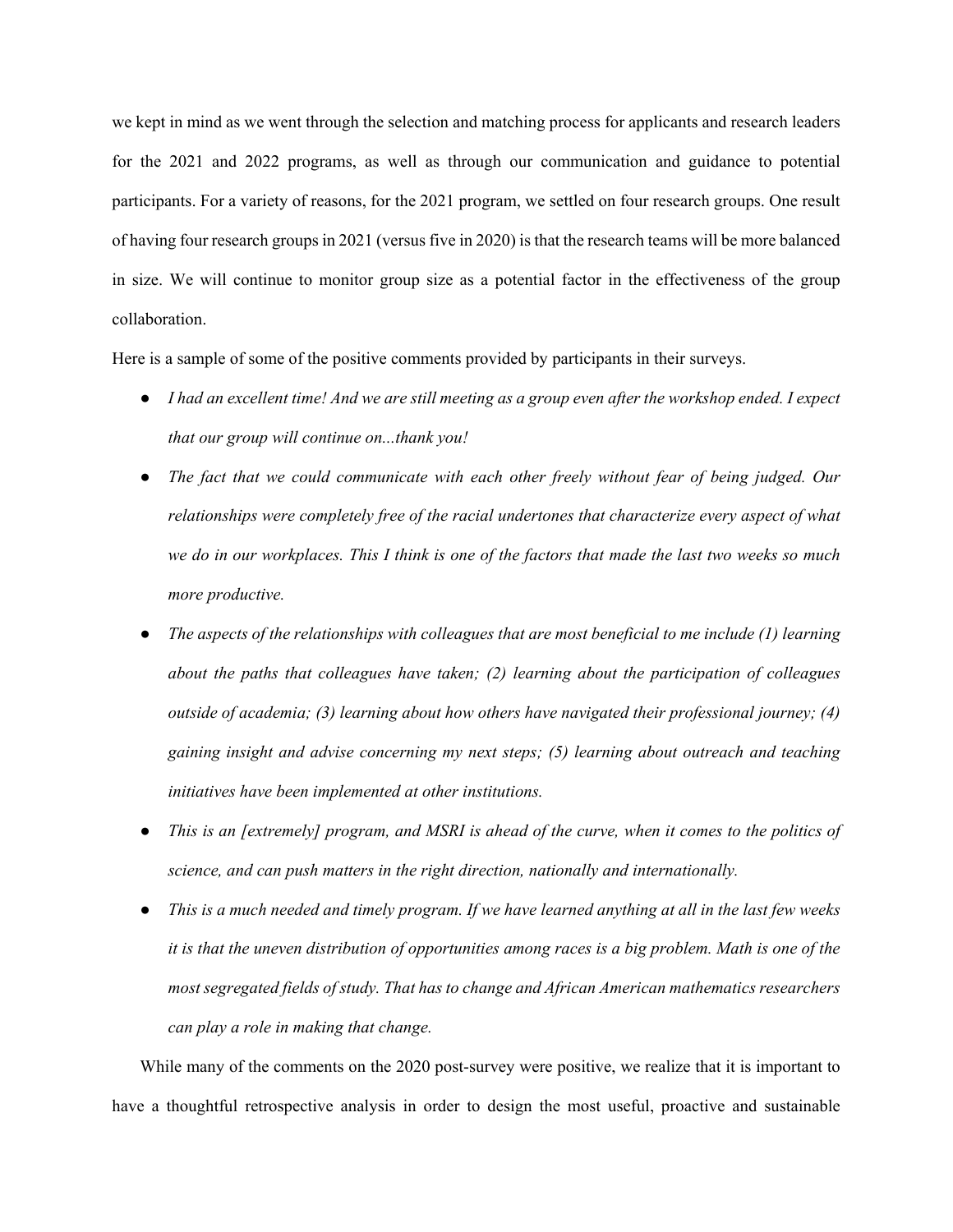evaluation of the program going forward. Thus, Karen Peterman's assessment report has provided further insight for consideration of the overall program goals and outcomes. Based on cohort interviews and surveys, her report proposes eight recommendations which the program directors are actively considering as we plan for the 2021 and 2022 workshops and subsequent activities:

- *continue to provide structure to program activities that support opportunities for group learning among all members of the cohort, as well as devoted time for meeting as research teams*
- *continue to improve and expand outreach efforts to ensure that Black faculty in the mathematical and statistical sciences are aware of ADJOINT and the benefits it offers to participants and research leads*
- *consider the ways in which programming can continue to serve and leverage the strengths among program participants across different stages of their careers*
- *identify opportunities for former ADJOINT participants to stay engaged in ADJOINT programming, either through joining new cohorts of scholars as a research participant or through intentional capacity-building to participate as a research lead or co-lead in the future*
- *continue to identify professional development activities that are of most interest to program participants at specific career stages*
- *strengthen training opportunities for ADJOINT participants to become a change agent in the mathematical sciences (if ADJOINT continues to see itself operating in this space toward this goal)*
- *strengthen ADJOINT'S mentoring infrastructure by (1) assigning mentors to junior faculty who participate in the program, and (2) providing space for discussion of racial prejudice and discrimination within the field and academia*
- *consider administering the program survey using a retrospective-pre survey design (i.e., where the respondent answers questions related to their knowledge, attitudes, and behaviors before and after participating in the program in one sitting after completion of the program)*

While some of these recommendations are already underway, the program directors are considering additional ways that these recommendations can be implemented into the programming for 2021 and 2022.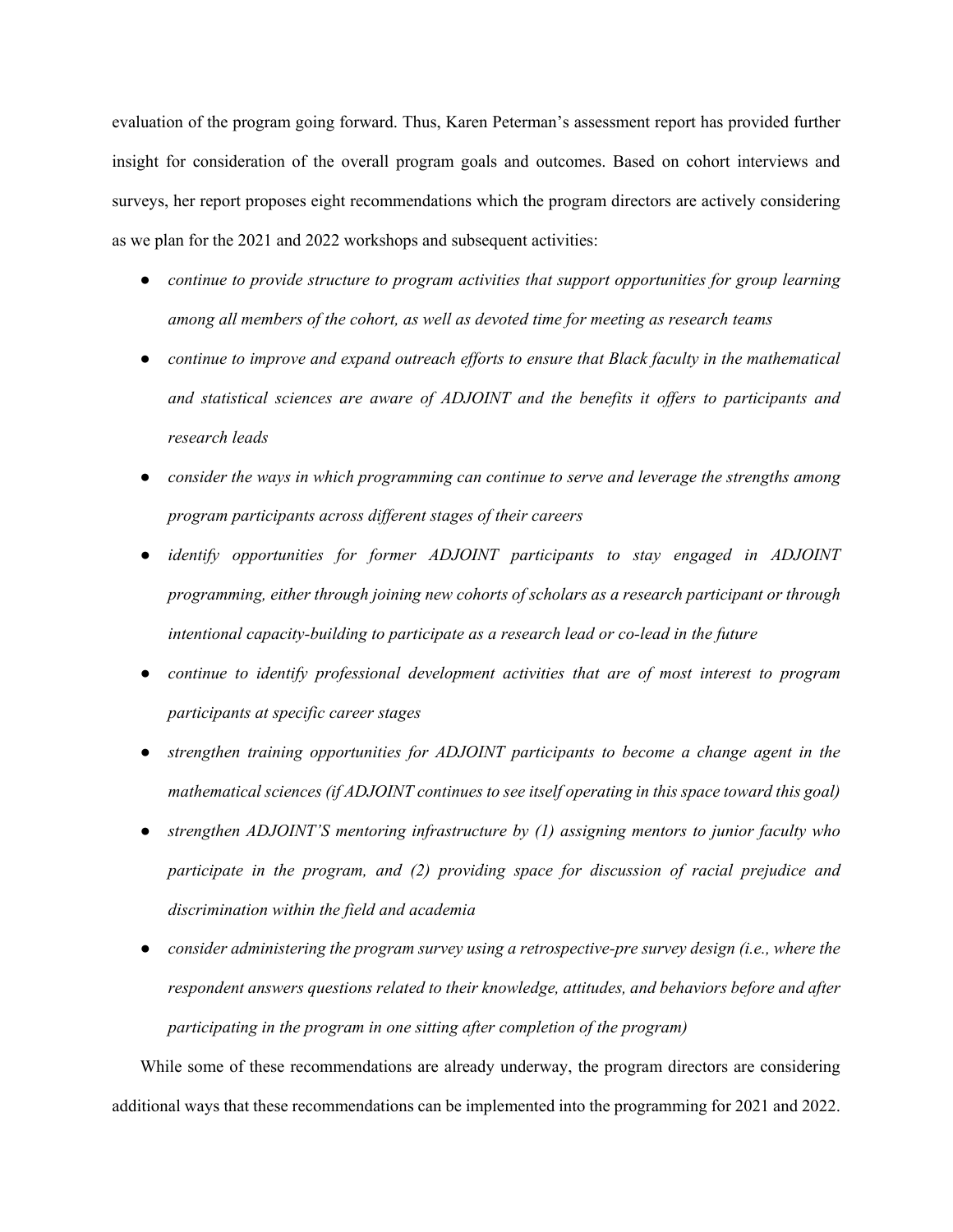**APPENDIX:**

**RESEARCH GROUP REPORTS**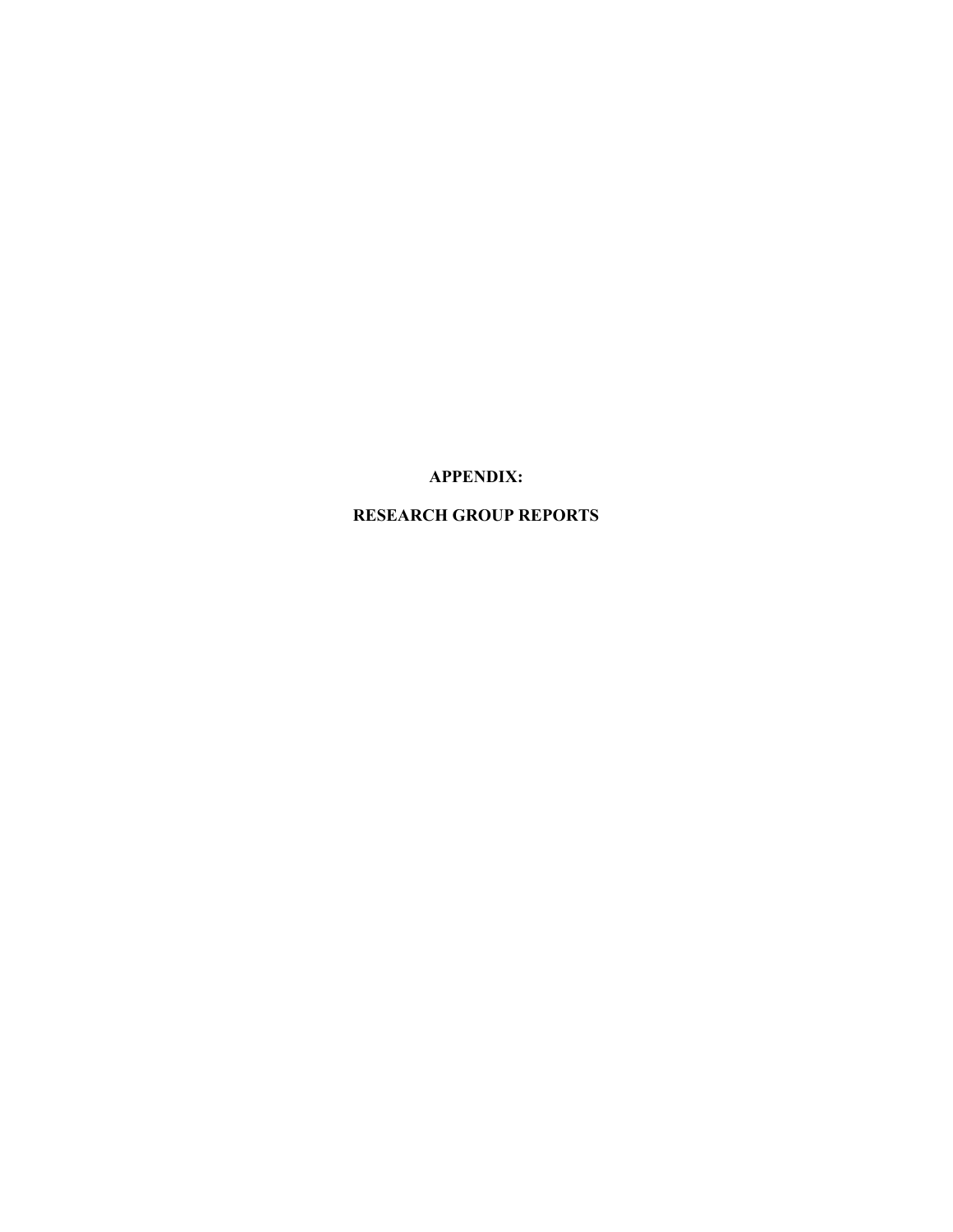Appendix I

# Final Report 2020 African Diaspora Joint Mathematics Workshop Analysis, PDE's and Mathematical Physics June 15-26, 2020

Submitted by: Tepper L. Gill<sup>1</sup> Research Leader

Submitted to: The Office of the Director Mathematical Sciences Research Institute Berkeley, California

Participants: Eddy Kwessi<sup>2</sup>, Douglas Mupassiri<sup>3</sup> and Timothy Myers<sup>4</sup>

> 1 Departments of EECS and Mathematics Howard University, Wash. DC 2 Department of Mathematics Trinity University, San Antonio TX. 3 Department of Mathematics University of Northern Iowa 4 Department of Mathematics Howard University, Wash. D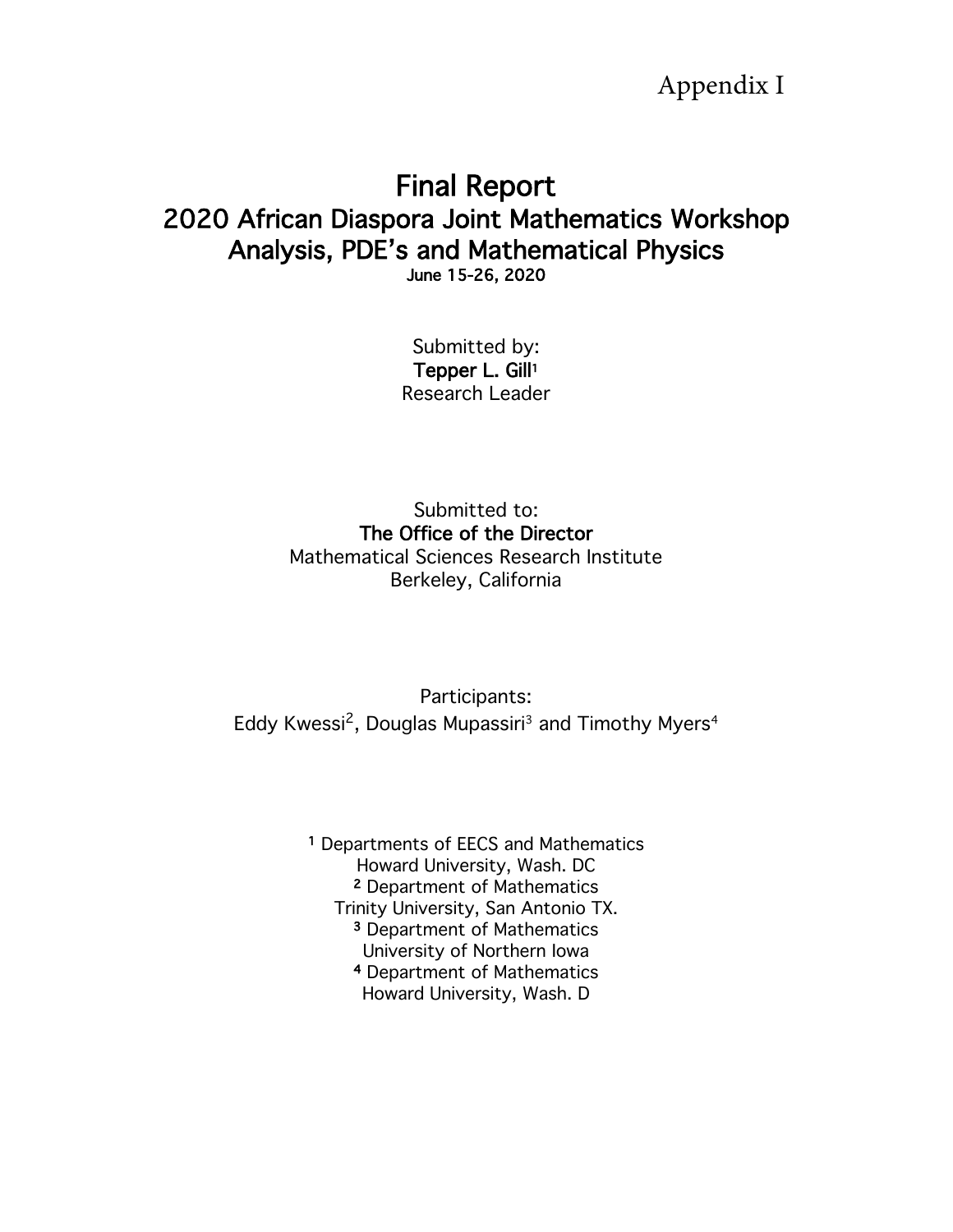## Introduction

The analysis, PDE's and mathematical physics program focused on analysis and PDE's because of the interest and backgrounds of the participants. Dr Kwessi was interested in analysis and Dr Gill's research on the spaces of functions of weak bounded variation,  $BMOW[\mathbb{R}^n]$  and their relationship to the Hardy space,  $H^{1}[R^{n}]$ ; Dr Mupasiri was interested in Dr Gill's research in operator theory and geometry of Banach spaces; while Dr Myers was interested in Dr Gill's research on integration on infinitedimensional spaces and applications to PDE's.

In late April, the program director sent three papers to the participants broadly covering the general background material related to their interests. The program proper began with a set of three basic lectures covering operator theory on Banach spaces, the construction and properties of the spaces of functions for non-absolutely integrable functions and the construction and study of Lebesgue measure on  $\mathbb{R}^{\infty}$ .

# Program Plan

The first meeting began with formal introductions by the participants and Professor Gill provided and sought agreement on the following program plan. Dr Gill would present three lectures on the three topics proposed by the participants. During the research time, each participant would provide a lecture on his current work as it related to his proposal. This would ensure that all were familiar with each other's research area. The day after each presentation, professor Gill refined his lecture to provide the latest known work and problems that may be studied in that area. It was agreed that the remainder of the time would be spent in attempting to provide answers to the questions and problems that arose.

## Lectures and Problems for Further Study

During the first lecture, it was shown that that every separable Banach space B, can be continuously and densely embedded into a unique separable Hilbert space H. This led to the expectation that, by projection, some equivalent structures from the Hilbert H will be transferred into the Banach space B. This led to two questions: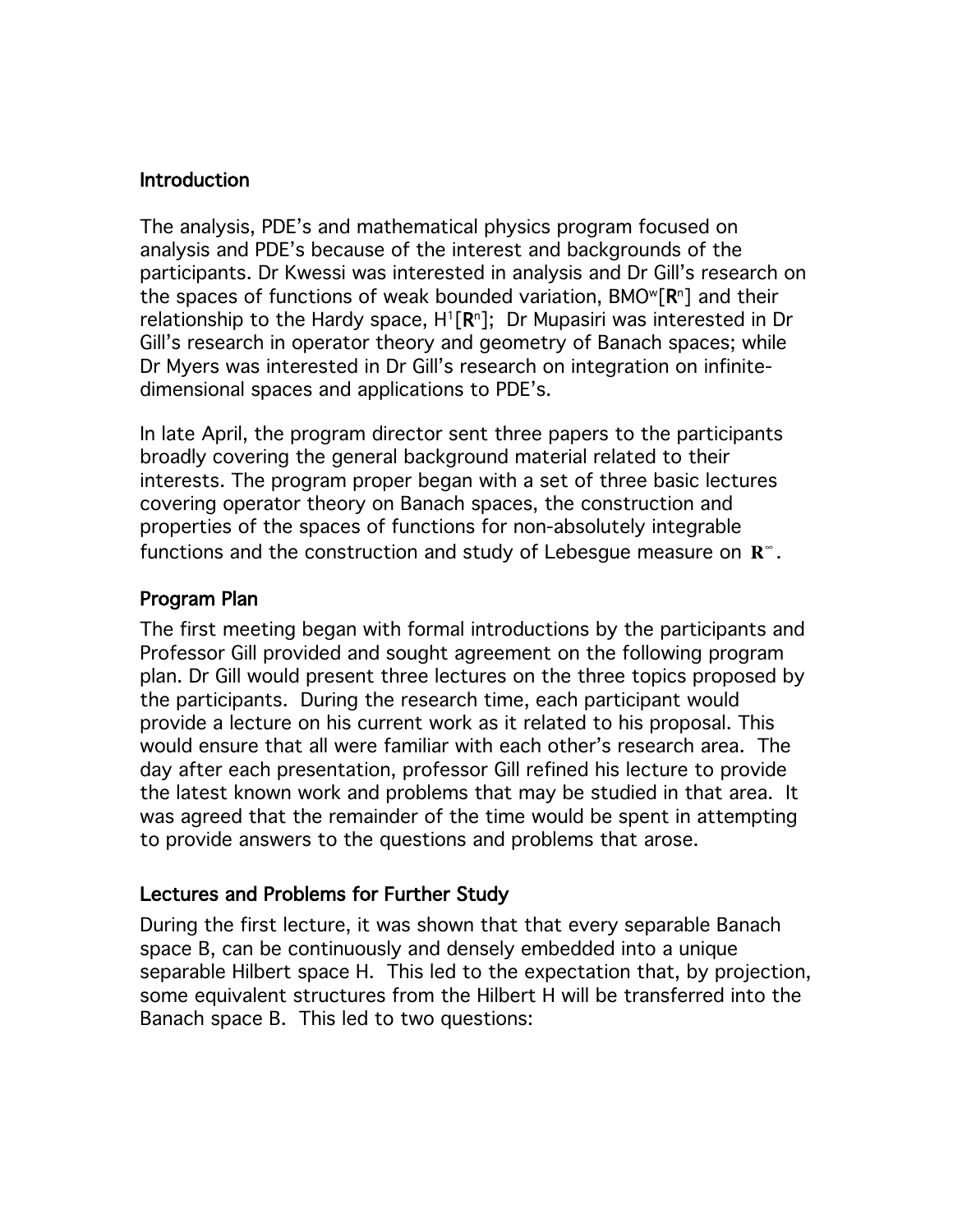- 1. What structures from the Hilbert space are not transferred into the Banach space?
- 2. Can every non-separable Banach space be continuously and densely embedded into a unique non-separable Hilbert space?

Professor Mupasiri discussed the first question and presented his ideas on a number of interesting research directions. The first was to see if his research on shape preserving projections for Banach spaces could be lifted to Hilbert space via the embedding. The second led to some deep questions about the implicit assumption that, the use of algebraic and topological ideas and tools in functional analysis did not cause any hidden problems.

The second question was raised by Professor Kwessi after Dr Gill noted that the space BMO was not separable. Dr Gill later presented a special presentation on the space BOMw and showed that it contained BMO as a continuous dense embedding. This led to a refinement of Dr Kwessi's questions to:

1. What is the dual of  $BMO^w$  and

2. Does there exist a Hilbert space H, which contains BMOw. The actual interest centered on discovering the dual of BMOw. Fefferman had shown that the dual of BMO is  $H<sup>1</sup>$ . Dr Kwessi conjectured that the dual of BMOw might be the space constructed by DeSousa.

During the second lecture, a new class of separable Banach spaces  $\mathsf{KS}^{\mathsf{p}}[\mathsf{R}^{\mathsf{n}}]$  were constructed for  $1 \leq p \leq \infty$ . These spaces contain all functions that have a bounded integral. This includes the special and wide-sense integrals of Denjoy. The special Denjoy integral is equivalent to the Perron and the Henstock-Kurzweil integral, while the wide-sense Denjoy integral is equivalent to the Khinchin-integral. The Hilbert space  $KS^2[\mathbb{R}^n]$ was use to provide the first rigorous development of the Feynman formulation of quantum mechanics. The following theorem encapsulates the important properties of these spaces:

**Theorem** For  $1 \leq p \leq \infty$  :

- 1. A weakly compact set in  $L^p[\mathbf{R}^n]$ , is strongly compact in  $\mathsf{KS}^p[\mathbf{R}^n]$ .
- 2. For  $1 < p < \infty$ , KS<sup>p</sup>[R<sup>n</sup>] is uniformly convex.
- 3. For  $\frac{1}{p} + \frac{1}{q} = 1$ , KS<sup>p</sup>[**R**<sup>n</sup>] is the dual space of KS<sup>q</sup>[**R**<sup>n</sup>].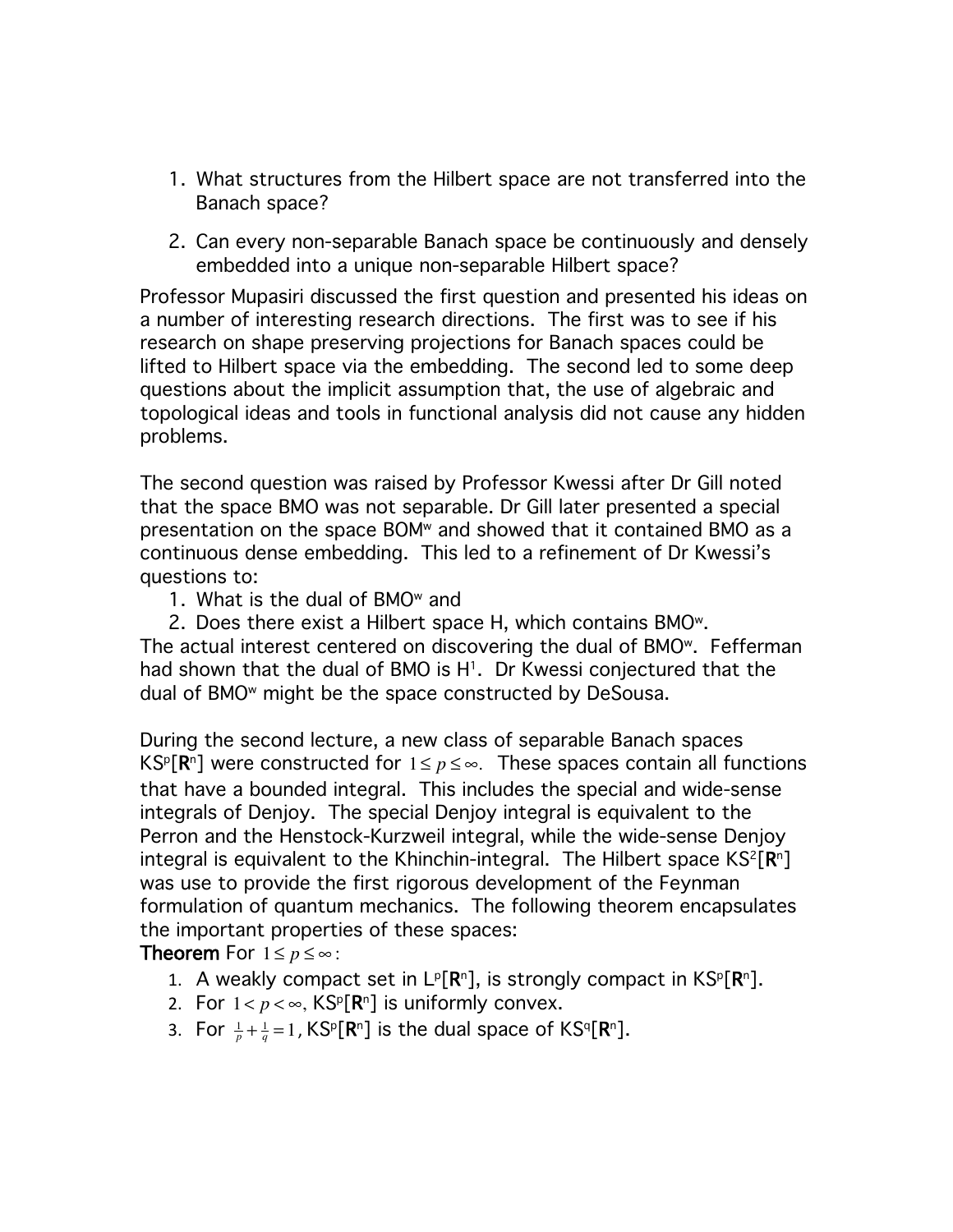4. The space of test functions  $\mathcal{D}[\mathbf{R}^n]$  are contained in KS<sup>p</sup>[ $\mathbf{R}^n$ ] as a continuous dense embedding.

(The condition 4. implies that  $KS^{q}[R^{n}]$  contains the space of distributions.)

The class of functions of weak bounded variation,  $BMO^w[\mathbb{R}^n]$ ,  $BMO^w[\mathbb{R}^n]$ and the class of Zachary functions of weak bounded variation,  $Z^p[\mathbf{R}^n]$ ,  $Z^p[R^n]$  were also introduced. These are also spaces that contain all the functions with bounded integrals.

During the third lecture, it was shown that Lebesgue measure could be constructed on  $\mathbb{R}^\infty$  in a way that is very close to the way one constructs it on **R**<sup>*n*</sup>. Professor Myers conjectured that the dual use of the embedding and the construction of Lebesgue measure might allow him to extend the theory of Fourier transforms to every separable Banach space. This would lead to a constructive theory of PDE's on separable Banach spaces.

# Future Plans and Outcomes

The second week of the program was devoted to refining all planned research activities. The following outcomes and plans were agreed upon:

- 1. Each participant expects to have at least one research paper submitted for publication by the end of the summer.
- 2. A proposal was written for a special session on advances in analysis and PDE's at the 2021 Mathematics Congress of the America's.
- 3. During the month of July, a one to two-hour weekly zoom meeting by Dr Gill with each participant to discuss problems and progress was planned and agreed on.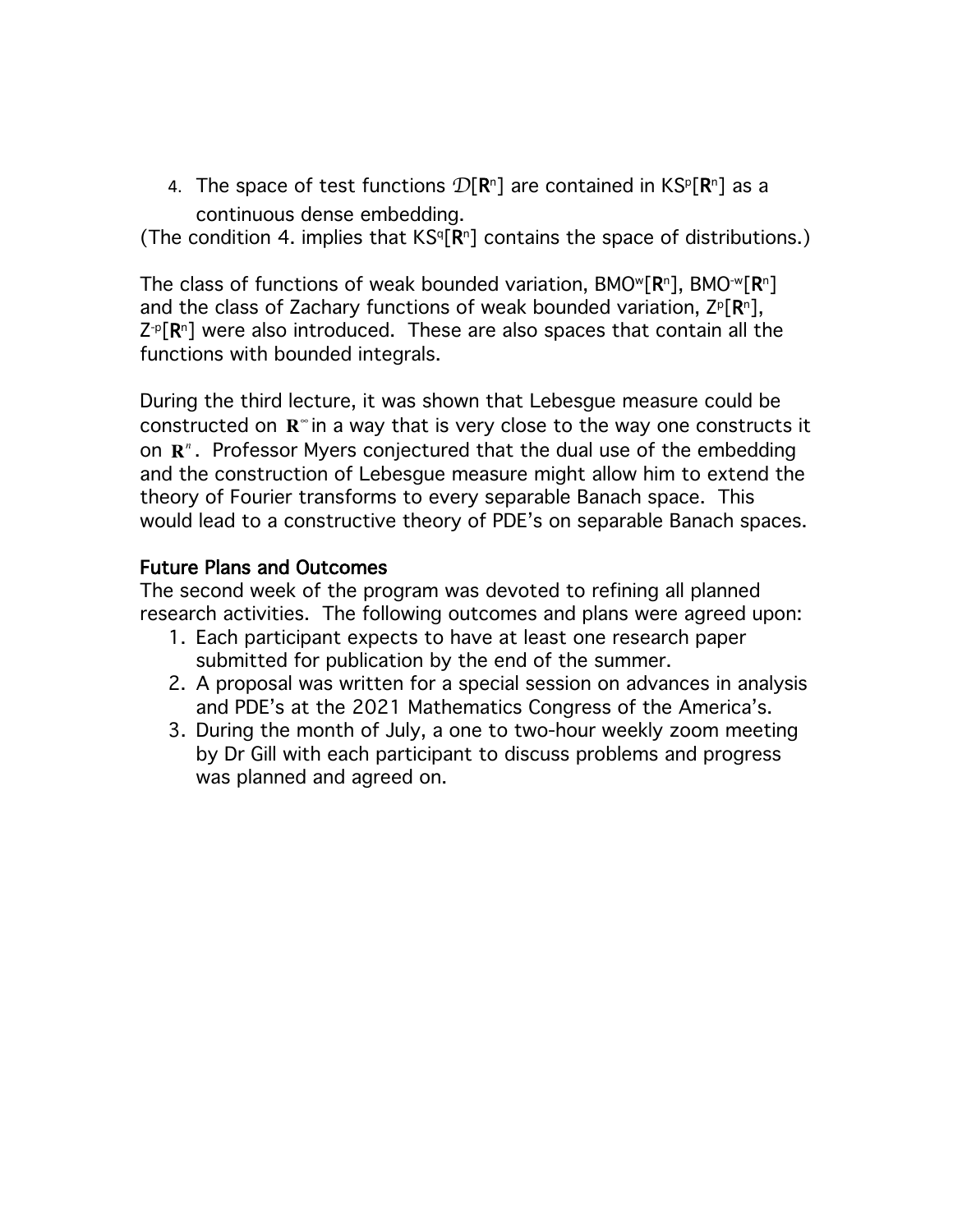## **Report Submitted by Abba Gumel, Research Leader Mathematics of the Transmission Dynamics and Control of the 2019 Novel Coronavirus**

## **ADJOINT 2020: Report of Gumel's Group**

The working group addressed the most important public health and socio-economic challenge facing mankind over the last 102 years, namely the problem of the spread of the novel 2019 Coronavirus (COVID-19). The group consists of Kamal Barley (Stony Brook University), Keisha Cook (Tulane University), ). Abba Gumel (Arizona State University), Sherry Scott (Milwaukee School of Engineering) and Lawrence Udeigwe (Manhattan College).

We started with a general discussion on what each group member expected to gain from the ADJOINT 2020 program. The responses included trying to submit a paper to a reputable Mathematical Biology journal, exploring collaboration opportunities withing our group and the rest of the 2020 ADJOINT cohort, learn more about mathematical epidemiology, learn about funding opportunities in mathematical biology and how to write winning research proposals.

The group leader gave a series of lectures introducing the basic principles of mathematical biology. In particular, the lectures covered the history of mathematical modeling of infectious diseases (dating back to the pioneering works of Daniel Bernoulli, Sir Ronald Ross, Kermack and McKendrick etc.). We started with the fundamental compartmental modeling framework of the Kermack-McKendrick formulation of SIR (susceptible-infected-recovered) epidemic models, including detailed discussion on the fundamental assumptions (such as homogeneous mixing, exponentially-distributed waiting times in epidemiological compartments, no vital/demographic processes, to account for the assumption that the time scale of the epidemic is less than the human demographic timescale, large population size etc.). We discussed the derivation of basic qualitative features of the SIR model, including proving the non-negativity and boundedness of solutions, invariance of solutions, computation of reproduction numbers, conditions for the existence and asymptotic stability of solutions and characterizing bifurcation types.

The lectures also covered extended versions of the classical Kermack-McKendrick SIR model, such as models with an exposed class (SEIR), demographic dynamics, multiple disease stages and vaccination (and the computation of vaccine-derived herd immunity threshold). Various techniques for computing the reproduction number of disease transmission models, notably inspection method, standard linearization method and the next generation operator method, were discussed. We also covered ways to design effective control strategies based on the expression of the associated reproduction number of the model. The lectures also covered the important concept of parameter estimation, data fitting and uncertainty quantification/analysis. The group leader also presented some of his earlier papers on COVID-19. In addition to the series of lectures, the group also studied some of the fundamental research papers in mathematical biology, including the 2000 SIAM Review by Hethcote (titled ``Mathematics of Infectious Diseases"). The group also read some of the recommended texts on Dynamical Systems, to refresh their background on the theory and methodologies of nonlinear dynamical systems (in particular, the books by Strogatz and Perko were quite useful to the group).

After acquiring the basic background knowledge, we were then ready to start addressing our actual project. We started with the formulation of a basic model for the spread of COVID-19 in the United States. The model was designed by splitting the total population into mutuallyexclusive compartments based on disease status. Some of the notable features of the basic model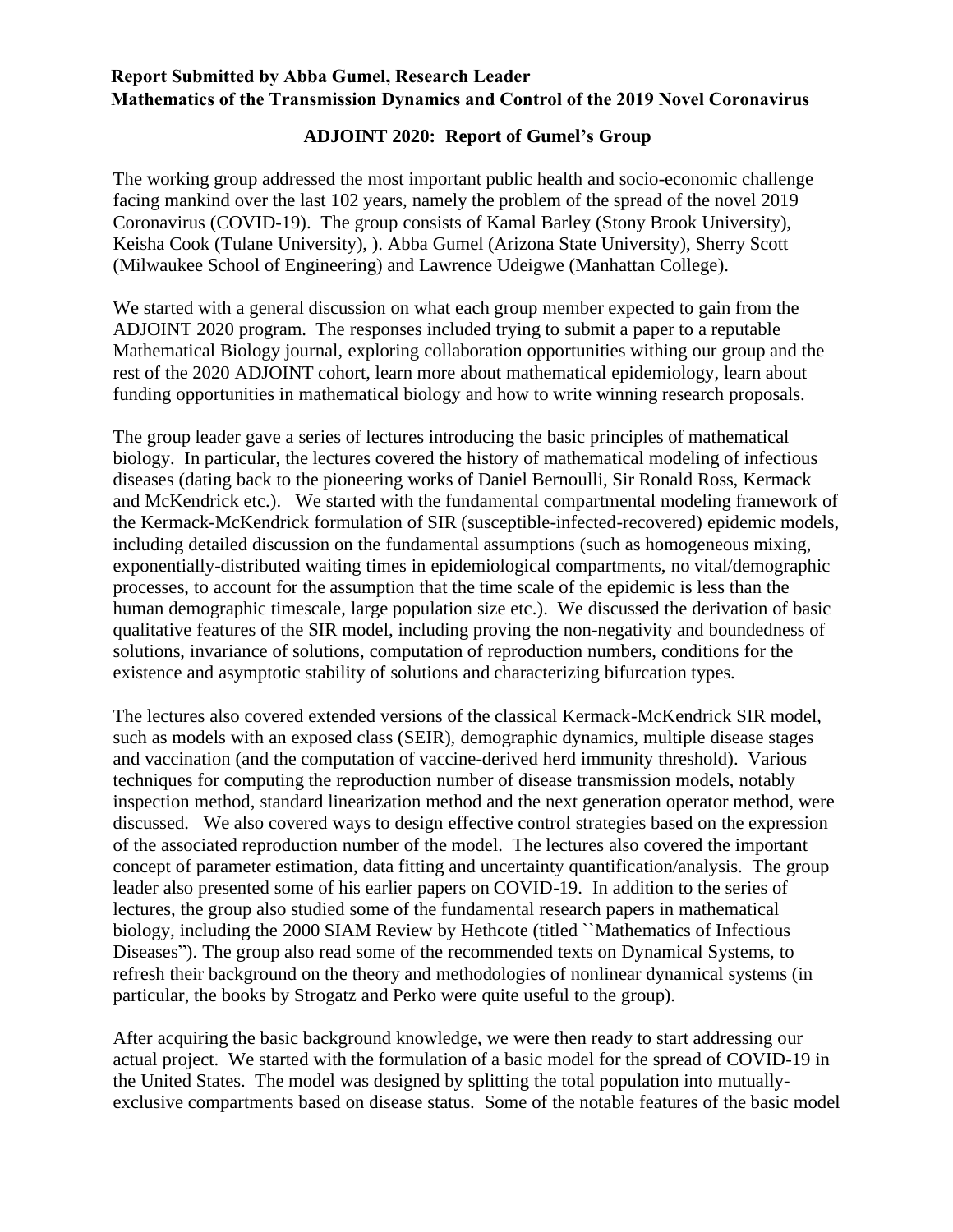included the incorporation of a compartment for asymptomatically-infectious individuals, as well as allowing for the assessment of numerous non-pharmaceutical interventions, such as the use of face masks, testing and contact-tracing of confirmed cases, self-isolation etc. The group carried out extensive literature search to find data and parameter values needed to fit (and parameterized) the model. The group also carried out a detailed qualitative analysis of the model, including the computation of its reproduction number and proving the global asymptotic stability property of the continuum of disease-free equilibria, using Lyapunov function theory and the LaSalle's Invariance Principle. The group's code for fitting the data did not work well, and we decided to explore that after the two-week period. The group presented their work (to the entire ADJOINT 2020 cohort) during the first and second weeks of the workshop.

The group identified some projects pertinent to COVID-19 dynamics to explore in the future. These include studying the impact of COVID-19 on healthcare workers, exploring the impact of a potential anti-COVID-19 vaccine and adding stochasticity (associated with modeling superspreading events) into models for COVID-19 dynamics. The group members plan to continue meeting online periodically to work on the project. The group members will be making presentations of their work in conferences, and plan to write a research manuscript or more.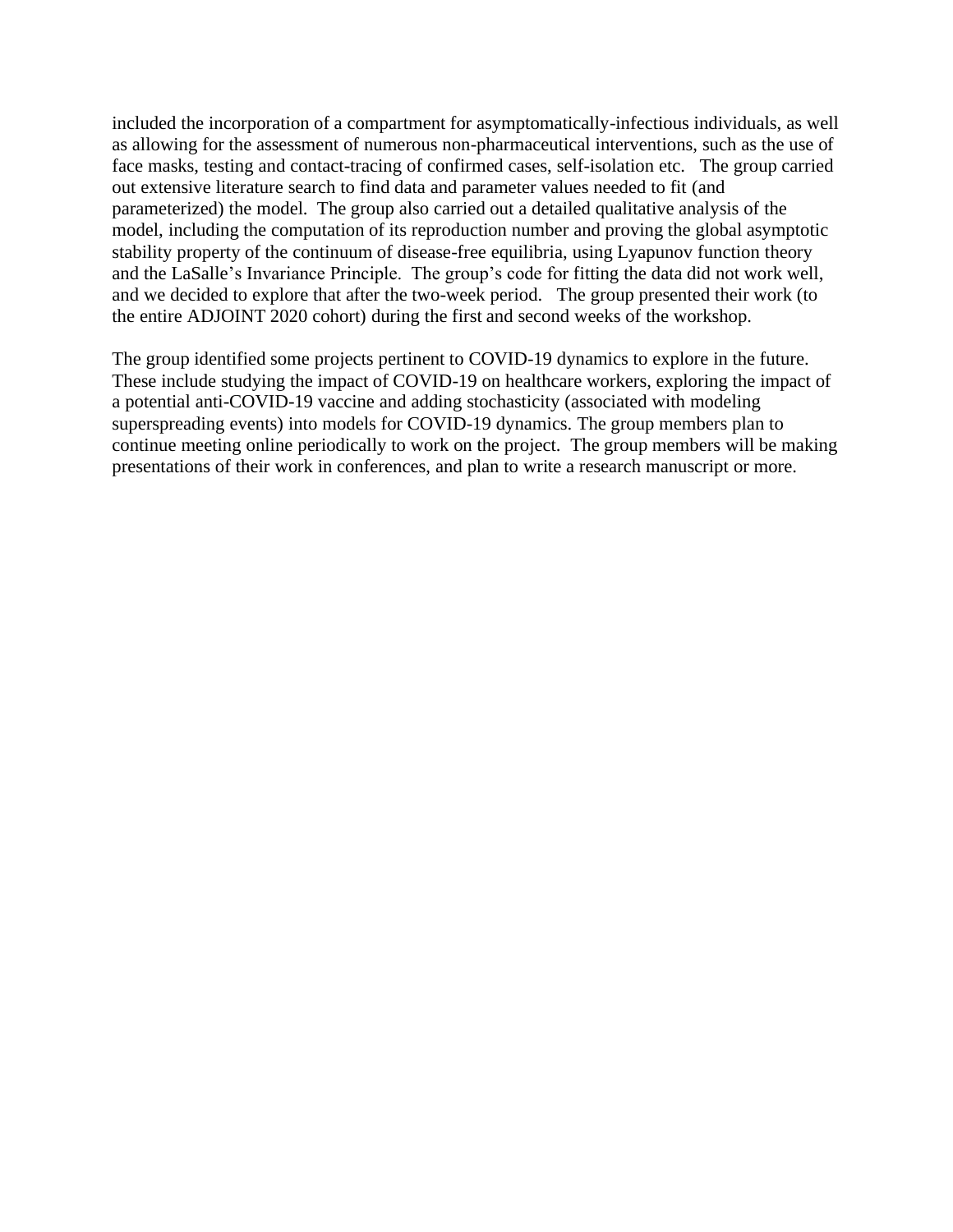# Report

# Subgroup 1: Approximating Nash Equilibria Subgroup 2: Time Optimal Control for Compartmental Models in Epidemiology

Submitted by: Ryan Hynd Research Leader

Participants: Subgroup 1: Romeo Awi, Henok Mawi

Subgroup 2: Dennis Ikpe, Terrance Pendleton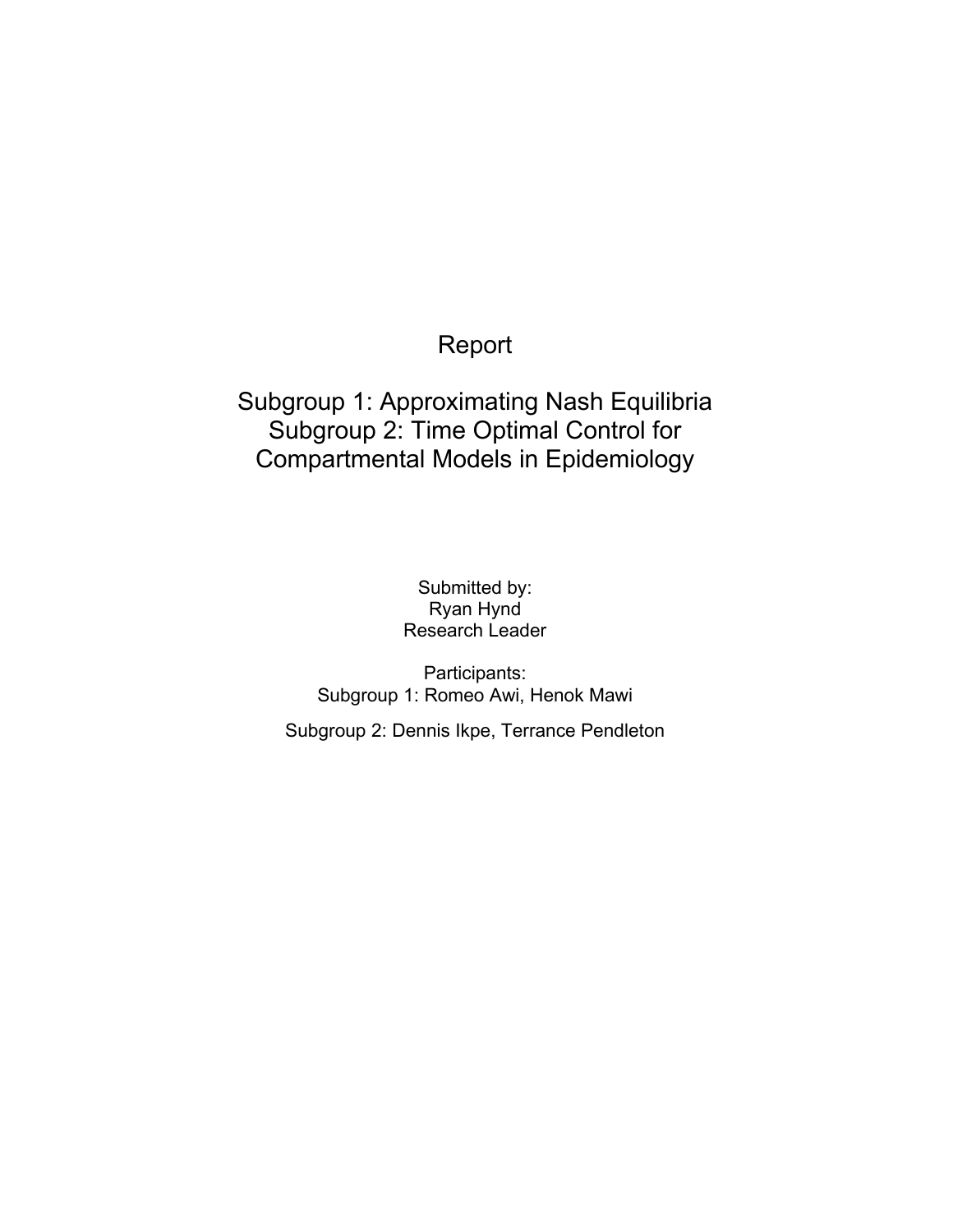# Report

My group split into two subgroups. One subgroup (myself, Romeo Awi, and Henok Mawi) is working on approximating Nash equilibria. The other (myself, Dennis Ikpe, and Terrance Pendelton) is working on time optimal control for compartmental models in epidemiology. I'll describe roughly what the specific projects involve below.

Approximating Nash equilibria. The notion of a Nash equilibrium is an important concept in the theory of noncooperative games. It is informally described as a collective strategy assumed by several players in which no player can decrease her cost by changing her individual strategy. In terms of mathematics, the collective strategy set can be modeled as a cartesian product

$$
X := X_1 \times \cdots \times X_N,
$$

where each  $X_i$  represents the possible strategies of the *i*th player. If  $f_1, \ldots, f_N : X \to \mathbb{R}$ represent the cost functions of the respective players,  $x \in X$  is a *Nash equilibrium* provided

$$
f_i(x) \le f_i(x_1, \ldots, x_{i-1}, y_i, x_{i+1}, \ldots, x_N)
$$

for all  $y_i \in X_i$  and  $i = 1, \ldots, N$ .

Under appropriate continuity and compactness assumptions, it is known that there is a Nash equilibrium. This is typically proved with an analog of Brouwer's fixed point theorem. As a result, this existence result is nonconstructive. Nevertheless, we are interested in identifying conditions on  $f_1, \ldots, f_N$  and X such that there is a Nash equilibrium which can be approximated by a constructive method. When each  $X_i$  is a subset of  $\mathbb{R}^d$  (or a Hilbert space), our method involves the large time limit of solutions of the differential inclusions

$$
\begin{cases} \dot{\gamma}_j(t) \in -\partial_{x_j} f_j(\gamma(t)), \text{ a.e. } t \in (0, \infty) \\ \gamma_j(0) = y_j. \end{cases}
$$
 (0.1)

We are working on establishing the existence and uniqueness of solutions of [\(0.1\)](#page-19-0) and in understanding precisely when  $\gamma(t) = (\gamma_1(t), \ldots, \gamma_N(t))$  converges to a Nash equilibrium as  $t\to\infty$ .

Time optimal control for the SIR model. The SIR model is perhaps the best known epidemiology model. It predicts how three compartments of the total population evolve in time. We consider a variant of this model which involves a vaccination rate

<span id="page-19-1"></span><span id="page-19-0"></span>
$$
r : [0, \infty) \to [0, 1].
$$

Namely, we study the ODE

$$
\begin{cases}\n\dot{S} = -\beta SI - rS \\
\dot{I} = \beta SI - \gamma I \\
\dot{R} = \gamma I\n\end{cases}
$$
\n(0.2)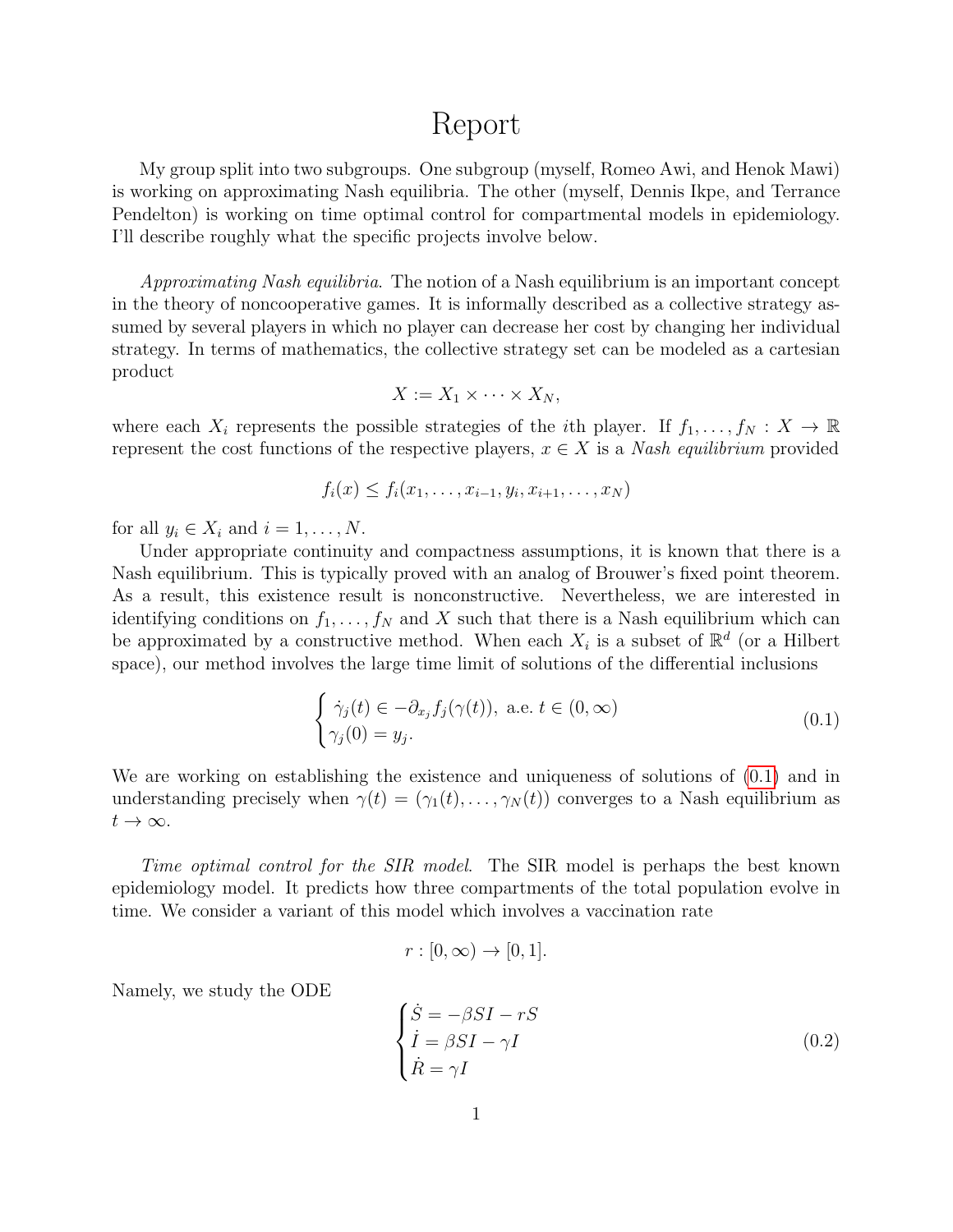where  $S, I, R : [0, \infty) \to \mathbb{R}$  represent the susceptible, infected, and recovered compartments of a total population of size N. Here  $\beta$  and  $\gamma$  are the respective infected and recovery rates per unit time and r represents a controlled vaccination rate.

The problem we have been studying is to characterize the vaccination rate which minimizes the time in which the infected population falls below a given threshold

<span id="page-20-0"></span> $\mu > 0$ .

That is, we seek to characterize  $r$  such that minimizes the eradication time

$$
\min\{t \ge 0 : I^r(t) \le \mu\}.
$$

Here  $S^r, I^r, R^r$  is the solution of the  $(0.2)$  a given set of initial conditions. And if we allow the initial conditions

$$
S^{r}(0) = x \quad \text{and} \quad I^{r}(0) = y > \mu
$$

to vary, we can obtain a solution  $u(x, y)$  of the Hamilton-Jacobi-Bellman equation

$$
\beta xy \partial_x u + x(\partial_x u)^+ + (\gamma y - \beta xy)\partial_y u = 1.
$$
\n(0.3)

Moreover, this solution promises to be a useful tool in helping us solve our problem of time optimal control. As a result, we have been studying solutions of [\(0.3\)](#page-20-0) and the various inequalities they satisfy.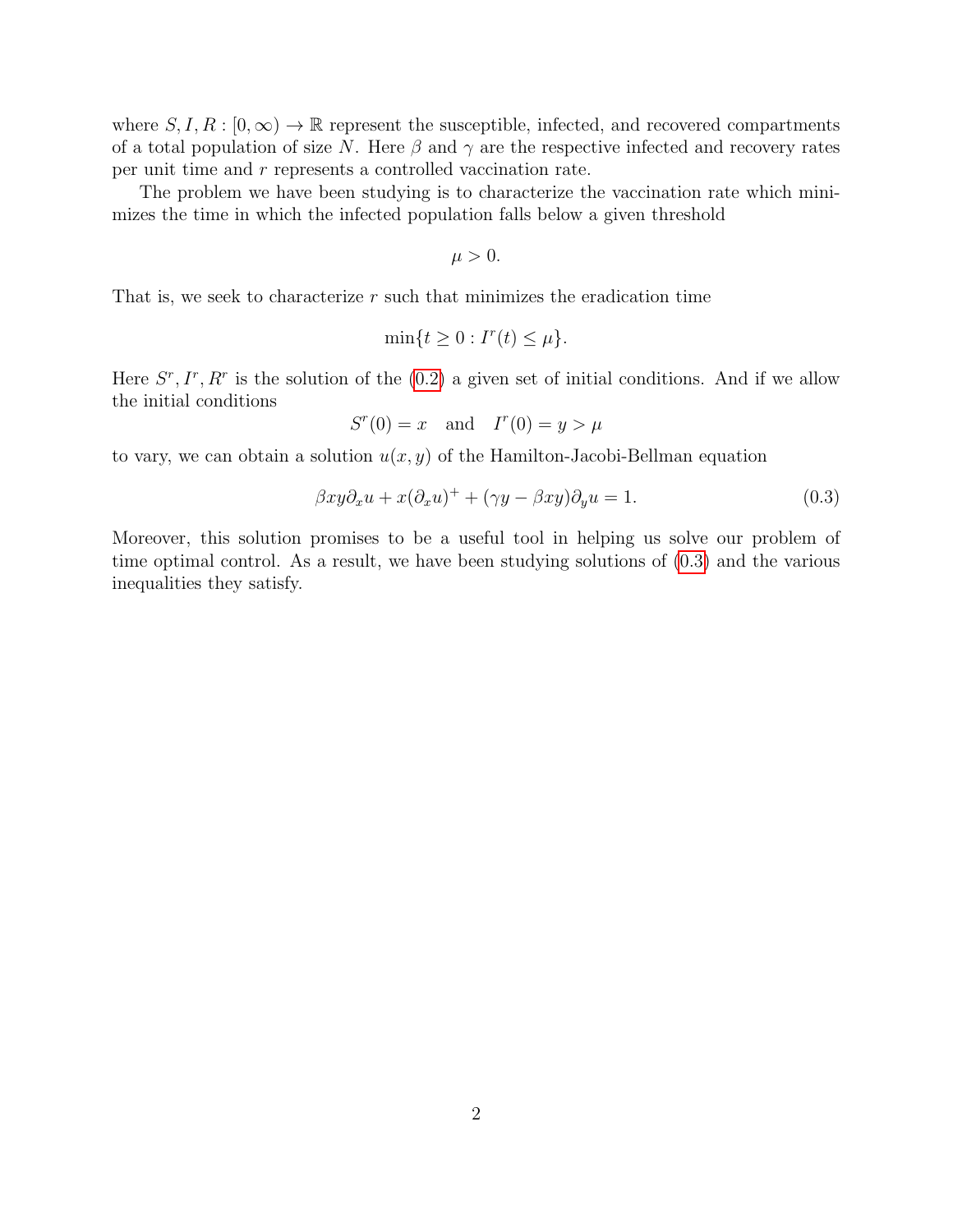## **African Diaspora Joint Mathematics Workshop (ADJOINT) 2020**

## **Report of**

## **Validated Numerical Computations of Mathematical Functions Research Group**

**Research Leader:** Bonita V. Saunders, Applied and Computational Mathematics Division (ACMD),

National Institute of Standards and Technology (NIST)

**Group Participants:** Sean Brooks (Coppin State University), Ron Buckmire (Occidental College), Rachel Vincent-Finley (Southern University and A&M College)

### **Project Background:**

During the late 1930s, 40s and 50s accurate tables of function values were calculated by human 'computers' to facilitate the evaluation of functions by interpolation. In addition to logarithmic and trigonometric functions, these reference tables included values for gamma, Legendre, Jacobian, Bessel, Airy, and other high level or "special" functions arising in mathematical and physical applications.

The advent of reliable computing machines, computer algebra systems, and computational packages diminished the need for such reference tables, but today's researchers and software developers still need a way to confirm the accuracy of numerical codes that compute mathematical function values. The field of validated computations of special mathematical functions explores the development of codes that compute certifiably accurate function values that can be used to test the accuracy of values produced by personal, commercial, or publicly available codes.

## **Project Goals:**

Provide group participants with an accessible introduction to the field of validated numerical computing by assisting them in learning the relevant terminology and techniques for error analysis. Study and evaluate the current implementation of validated computing in an ongoing collaborative effort between NIST and the University of Antwerp. Explore opportunities to continue the ADJOINT 2020 group's work and present and publish results in appropriate venues and journals.

#### **Glossary:**

**ACMD -** Applied and Computational Mathematics Division - part of the NIST Information Technology Laboratory (ITL). ACMD conducts research in the mathematical, computational, and physical sciences.

**DLMF** – NIST Digital Library of Mathematical Functions: [https://dlmf.nist.gov](https://dlmf.nist.gov/). The DLMF is a complete re-write of the well cited (Abramowitz and Stegun, 1964) Handbook of Mathematical Functions published by the National Bureau of Standards (now NIST). Bonita Saunders managed the development of over 600 graphs and 200 interactive visualizations for the project and serves on its Editorial Board.

**DLMF Tables** – DLMF Standard Reference Tables on Demand: [http://dlmftables.uantwerpen.be.](http://dlmftables.uantwerpen.be/) A spin-off of the DLMF project, this is a collaborative effort between the NIST ACMD and Annie Cuyt's Computational Mathematics (CMA) Research Group at the University of Antwerp in Belgium to create an online system that outputs values of high level mathematical functions to user specified precision with an error bound to certify the value's accuracy. The project is being led by Bonita Saunders.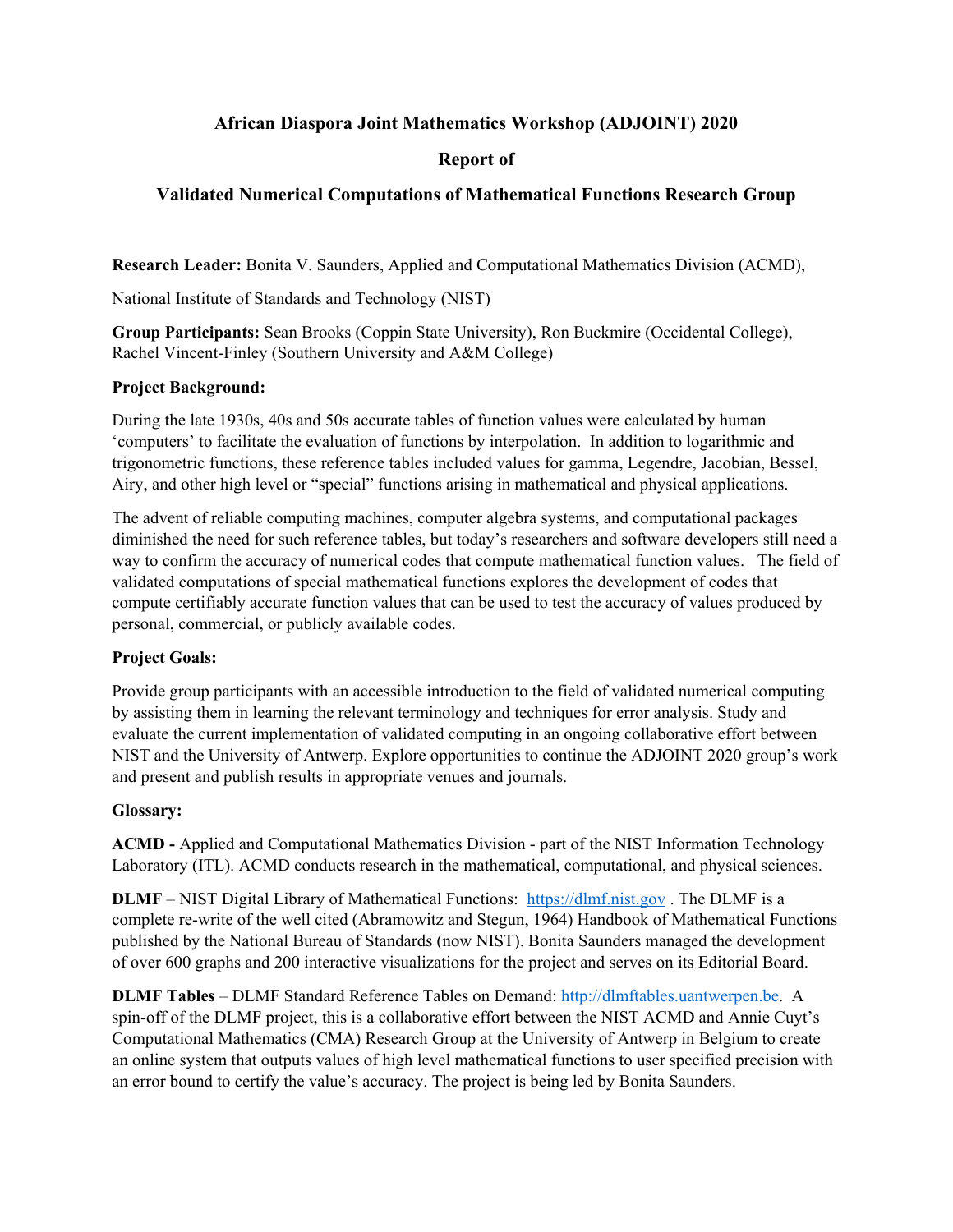**ADJOINT 2020 Accomplishments:** While all participants were familiar with floating-point systems, absolute and relative errors, and other terms found in elementary numerical analysis courses, most were not familiar with the intricate tracking and analysis of rounding errors needed to create high precision codes for testing. However, as the group successfully delved into difficult references (Higham, 2002), (Backeljauw, 2014), (Cuyt, 2008), estimates of what could be accomplished evolved upward significantly. Together the group plowed through the Backeljauw paper, which explains the error analysis driving the computing engine of NIST DLMF Tables. Specific accomplishments:

- Learned the relevant terminology and computational methods for validated computing, including general principles of finite precision computation, floating point arithmetic, rounding errors, etc. For computational methods, the group focused on Taylor series and continued fractions, the primary methods used in DLMF Tables.
- Developed an understanding of the error analysis used to generate certified function values to user specified precision. Extensive reading of several Higham chapters and the Backeljauw paper.

**Future Plans:** The group will continue the work already started and connect with other members of the NIST and Antwerp groups that make up the NIST DLMF Tables team. Specific plans are provided below. The first two bullets and examining the C++ code are already in progress. Currently, the ADJOINT group plans to meet about once every two weeks. This may be adjusted when the new school year starts, but as of July 31, 2020 the group had already met three times since the end of the ADJOINT workshop.

- Continue honing skills in error analysis
- Write and publish a summary of Cuyt's CMA Group paper (Backeljauw et al., 2014) accessible to non-experts
- Design a template for presenting the error analysis for each function in DLMF Tables
- Study the C++ code for each function in DLMF Tables in order to
	- o Facilitate code compilation at NIST
	- o Produce codes for additional functions
- Assess the system from the point of view of different users
	- o Novice user undergraduate student, non-specialist
	- o Researcher mathematician, computer scientist, statistician, chemist, physicist, engineer
	- o Numerical analyst specialist in accuracy and stability of algorithms
	- o Software developer one with specialized software requirements, commercial developer

**Impact:** By virtue of its connection to the DLMF, the DLMF Tables project has high visibility within ACMD and ITL. The DLMF Tables project team currently has two components: NIST group, Antwerp group. I see the ADJOINT group as the beginning of a third component that can serve as a bridge between NIST and Antwerp. The NIST team is primarily responsible for the front-end interface to DLMF Tables, while Antwerp is responsible for the back-end computational engine. To create an efficient, coherent site, each group must have a clear understanding of the other's work. An accessible summary of the Backeljauw paper will help bridge the 'knowledge' gap between the two groups, and it can also be made available on the site to aid the understanding of users. Currently, DLMF Tables is located on a server at the University of Antwerp. The plan is to eventually move the main site to NIST, while possibly having a mirror site at Antwerp. As the transition occurs, I would like to see the NIST and Antwerp knowledge bases converge so that they look similar at both locations. I would be very happy to see the ADJOINT group continue its work on the project. In any case, I believe this has been an invaluable experience for all of us.